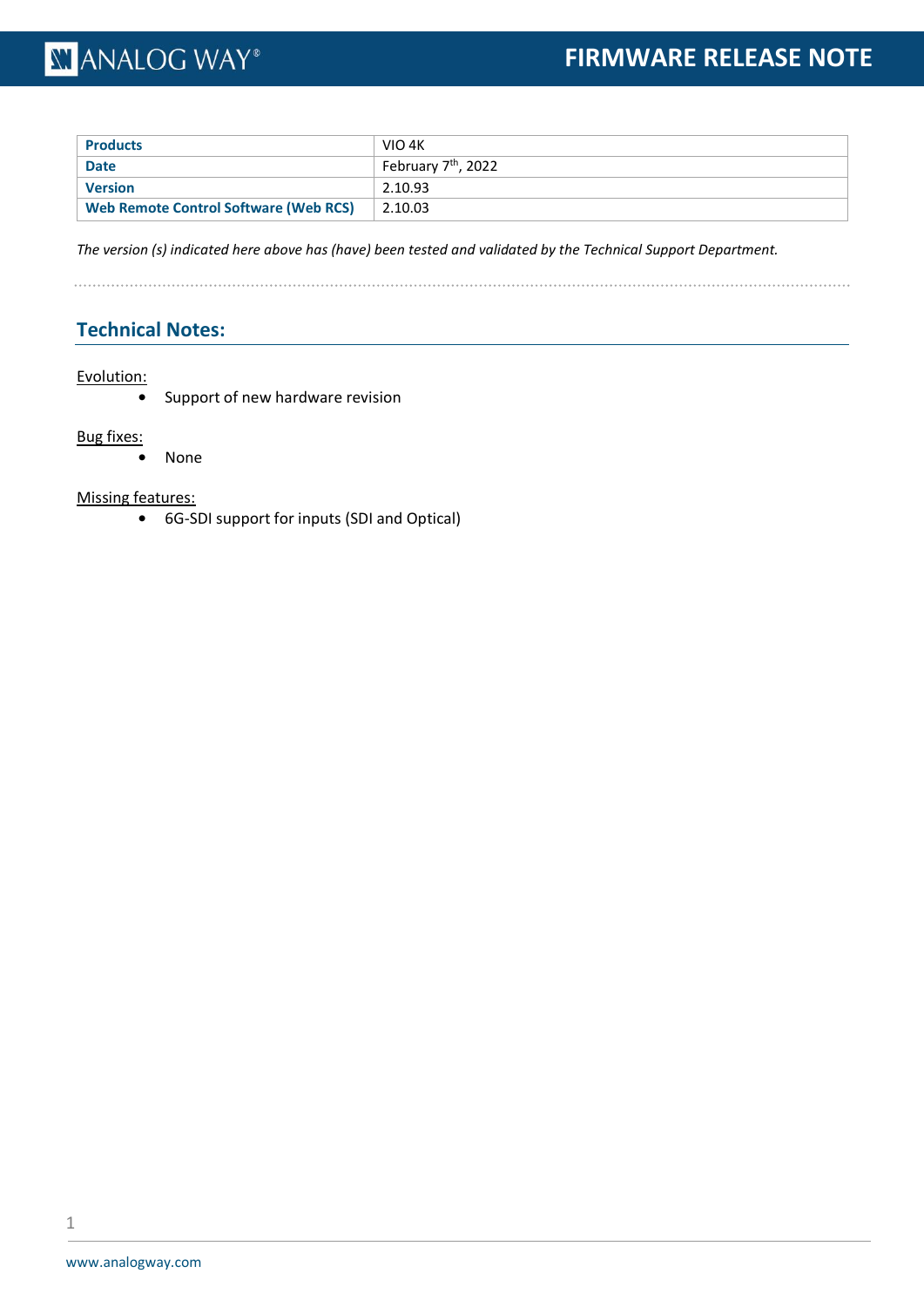# **PREVIOUS VERSIONS**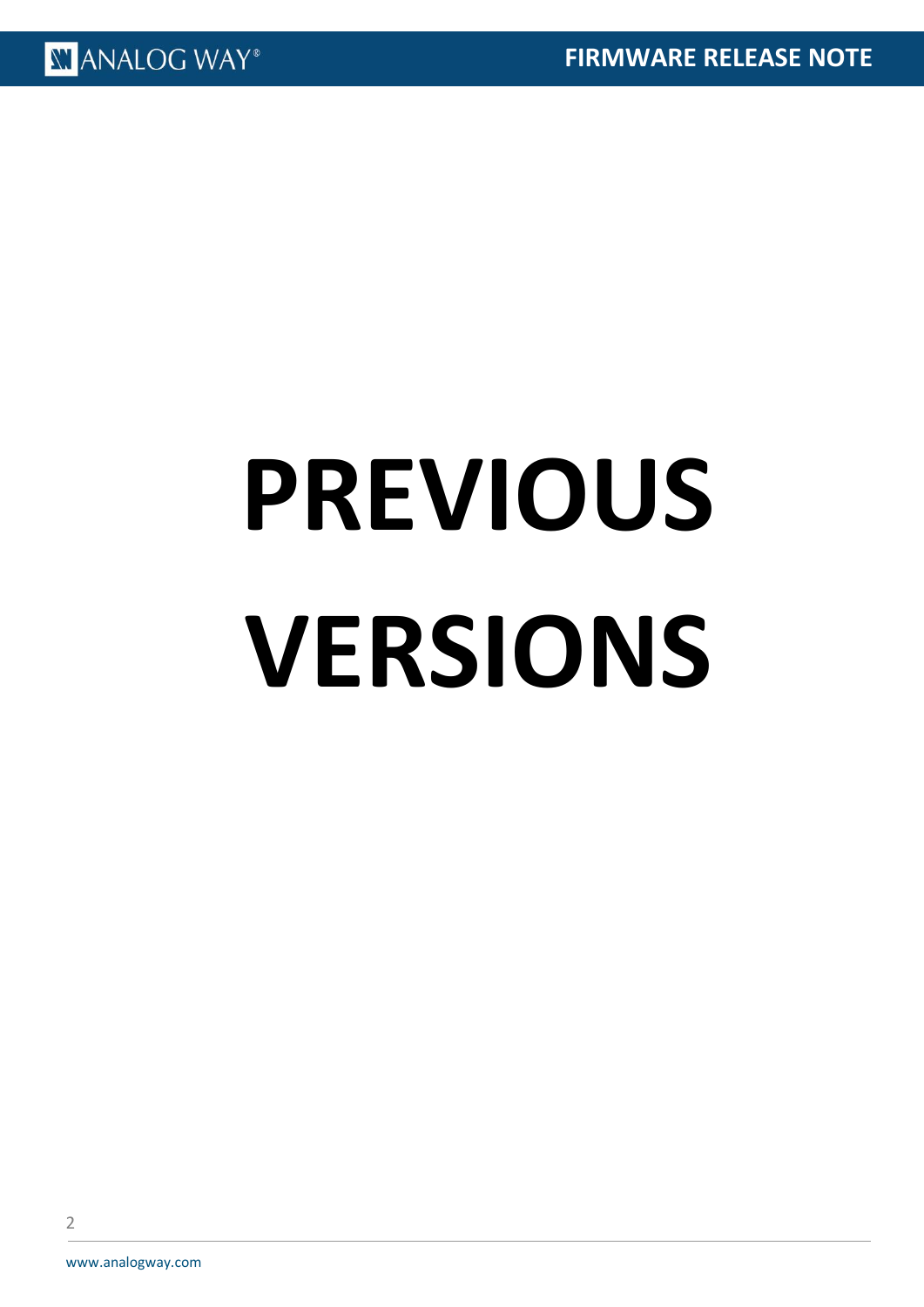| <b>Products</b>                              | VIO 4K          |
|----------------------------------------------|-----------------|
| <b>Date</b>                                  | July 21st, 2021 |
| <b>Version</b>                               | 2.10.91         |
| <b>Web Remote Control Software (Web RCS)</b> | 2.10.03         |

*The version (s) indicated here above has (have) been tested and validated by the Technical Support Department.*

### **Technical Notes:**

### Evolution:

**•** None

### Bug fixes:

- **•** The device crashes when the Preferred Format is modified on the DP input of the OPT-4K60P-VIO4K board
- **•** Formats VESA 3840x2160 50Hz or 60Hz do not work with HDMI output plugs
- **•** Bad output colors are displayed when using UHDTV formats
- **•** When zoom is set at 99.9%, the output content is blurred.

### Missing features: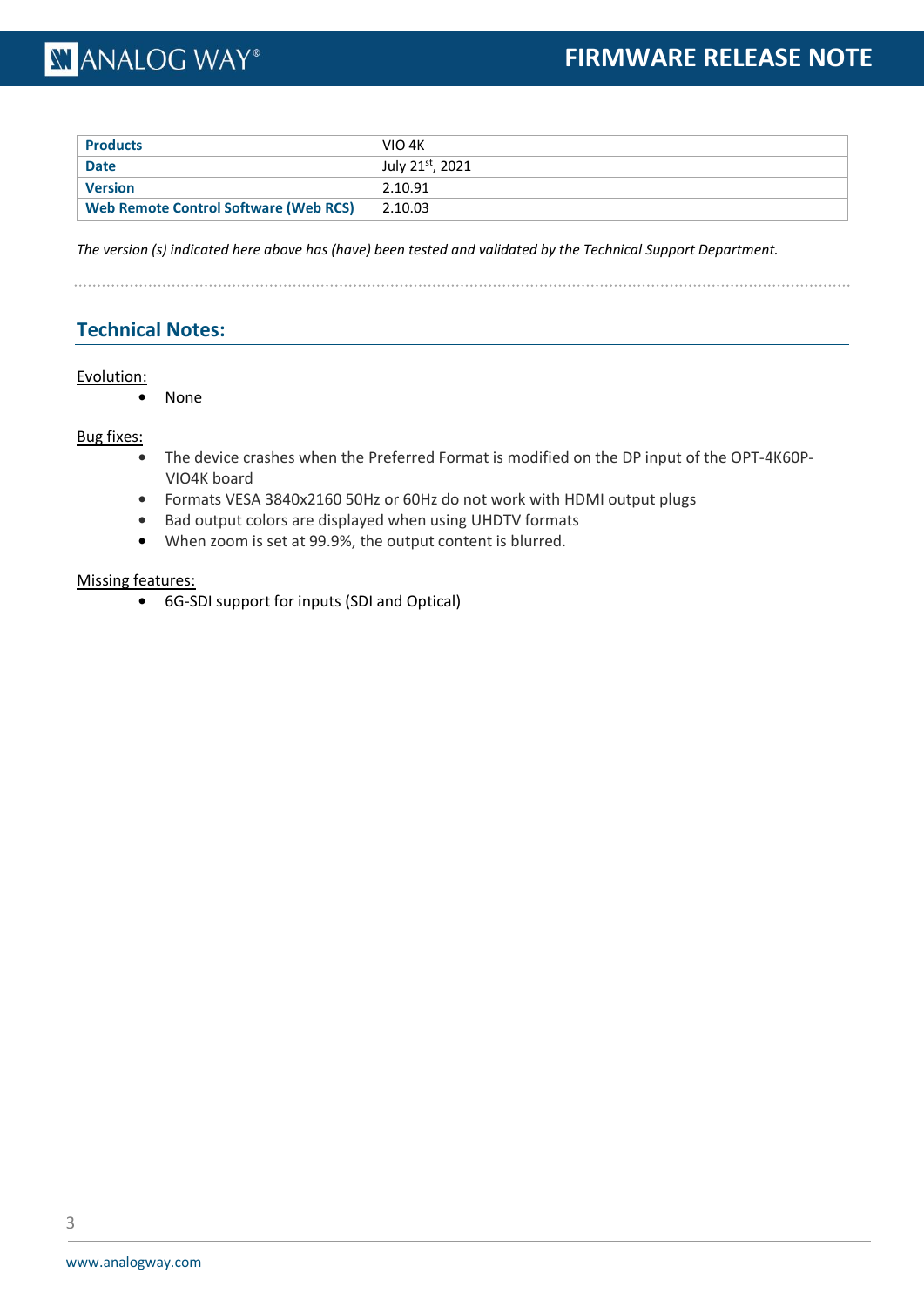| <b>Products</b>                              | VIO 4K                          |
|----------------------------------------------|---------------------------------|
| <b>Date</b>                                  | February 8 <sup>th</sup> , 2021 |
| <b>Version</b>                               | 2.10.84                         |
| <b>Web Remote Control Software (Web RCS)</b> | 2.10.03                         |

*The version (s) indicated here above has (have) been tested and validated by the Technical Support Department.*

. . . . . . . . . . . . . . . . . . .

### **Technical Notes:**

**This firmware is not mandatory. It is recommended when operating a VIO 4K using the Web RCS with the Mac OS version of AW Browser.**

#### Evolution:

**•** None

### Bug fixes:

**•** In the Web RCS, double-clicks don't work with AW Browser making impossible to access some settings. All double-clicks are replaced by single-clicks.

### Missing features: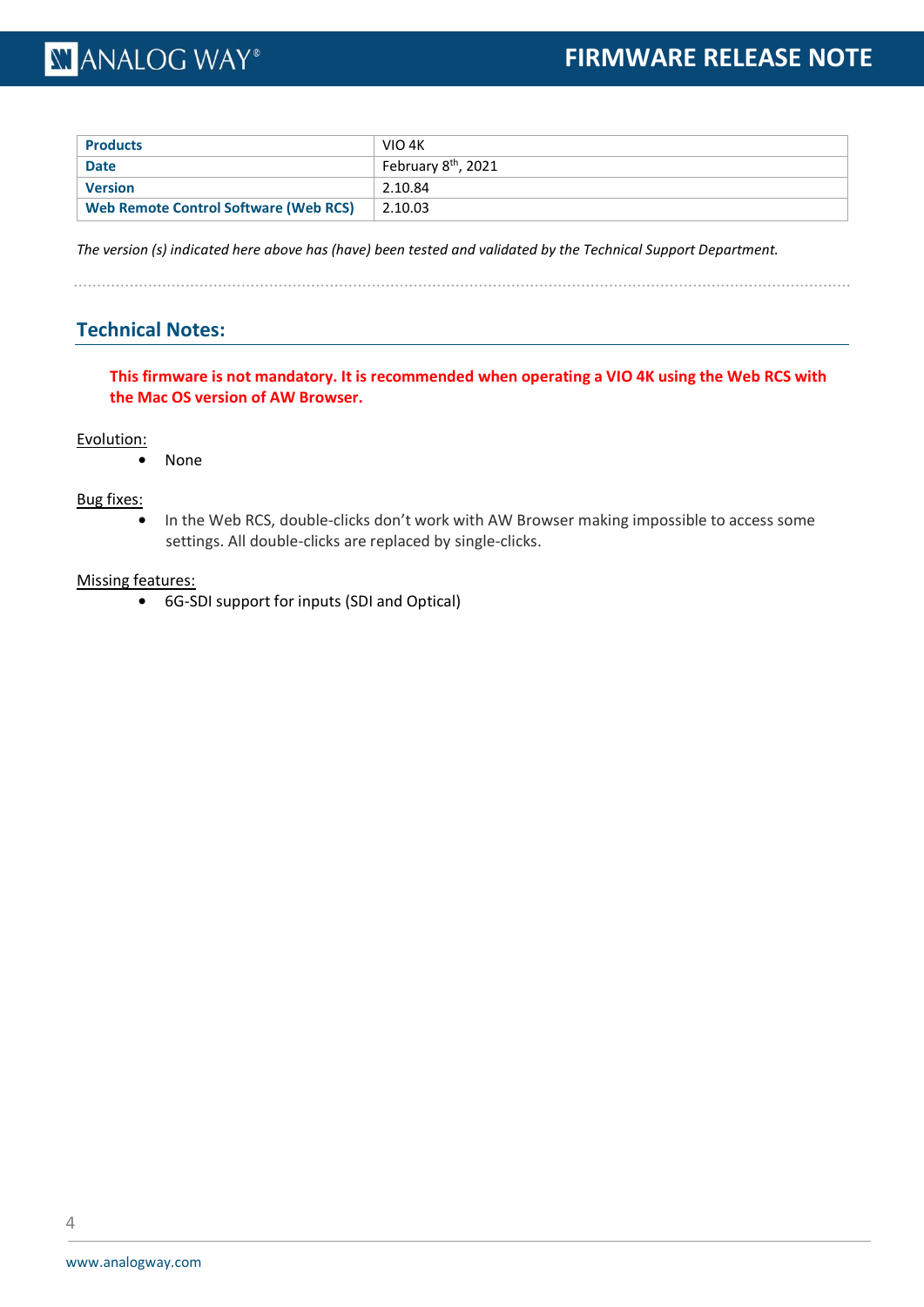| <b>Products</b>                              | VIO 4K           |
|----------------------------------------------|------------------|
| <b>Date</b>                                  | March 30th, 2020 |
| <b>Version</b>                               | 2.10.82          |
| <b>Web Remote Control Software (Web RCS)</b> | 2.10.01          |

*The version (s) indicated here above has (have) been tested and validated by the Technical Support Department.*

### **Technical Notes:**

### Evolution:

- **•** Add new Screen Test Patterns
- **•** Support for hardware revison.

### Bug fixes:

- **•** Multiple corrections on format constraints and supports for standard chassis and optional cards (OPT-4K60P-VIO 4K, OPT-4K60P-SDI-VIO4K and OPT-OUT-VIO4K).
- **•** Display issue when rotation (90° and 270° only) is used with 100Hz/120Hz Input/Output formats.
- **•** Audio:
	- o An audio output can be altered when a DisplayPort audio input is selected (Input 1 or DisplayPort input of an optional card (OPT-4K60P-VIO 4K, OPT-4K60P-SDI-VIO4K).
	- $\circ$  The delay between audio on prelist and the visual audio bar graph can reach 1 second.
	- o After a device update, the audio DANTE board indicates an error. An additional reboot is necessary.
	- o Audio equalization doesn't work when output sampling is set to 96kHz.
- **•** Test Patterns:
	- o the first diagonal of screen geometric pattern may be not drawn.
	- $\circ$  A black line may appear at the screen center when the Motion feature is enabled on a burst pattern
- **•** For LAN Configuration, any non-validated configuration change will be lost when entering "Reset to default setup", even if finally discarding the reset.

### Missing features: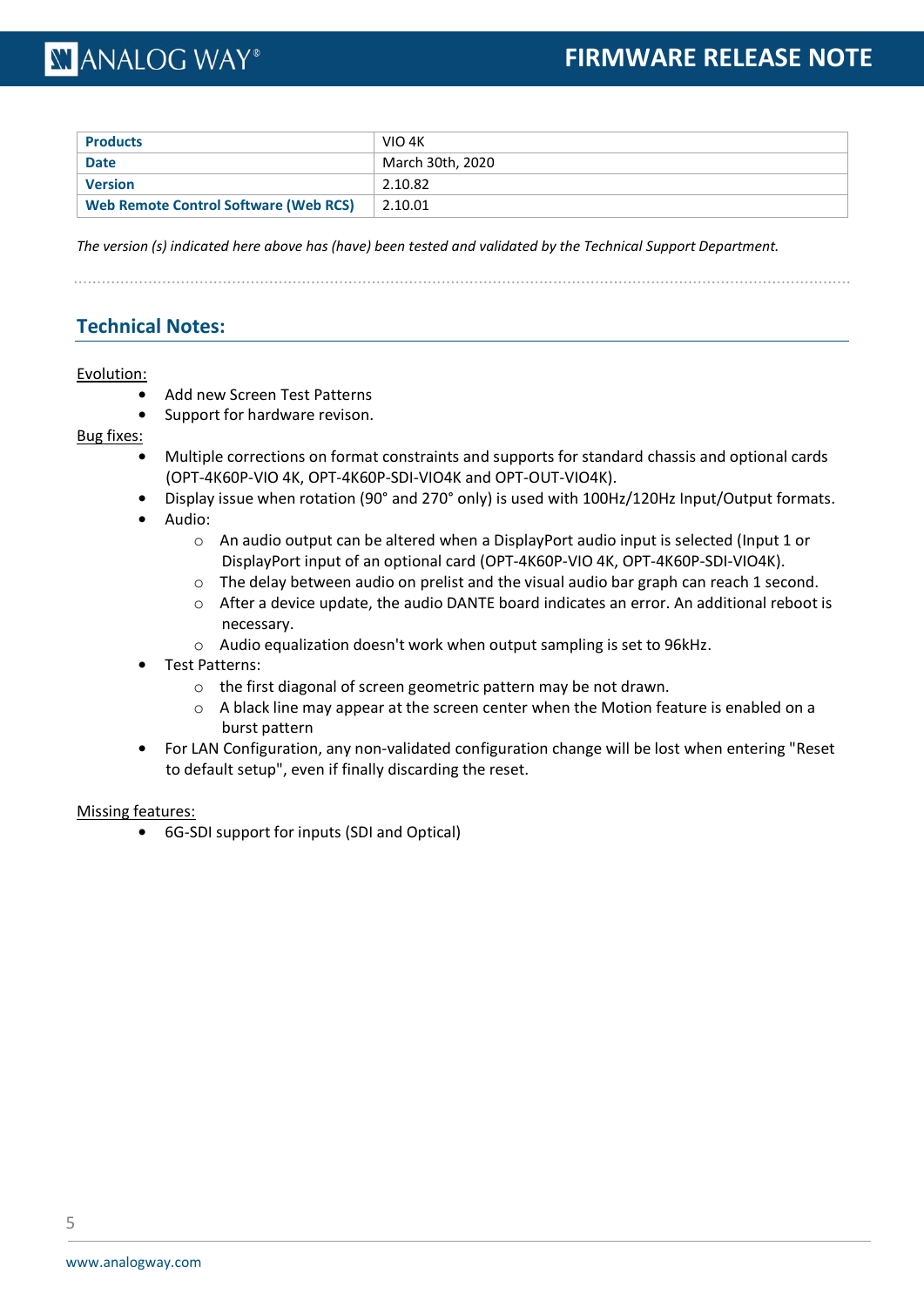| <b>Products</b>                       | VIO 4K              |
|---------------------------------------|---------------------|
| <b>Date</b>                           | February 19th, 2019 |
| <b>Version</b>                        | 2.01.55             |
| Web Remote Control Software (Web RCS) | 2.01.20             |

*The version (s) indicated here above has (have) been tested and validated by the Technical Support Department.*

. . . . . . . . . . . . . . . . . . .

### **Technical Notes:**

### Evolution:

**•** For factory only: support of new eMMC memory reference.

### Bug fixes:

**•** None

### Missing features: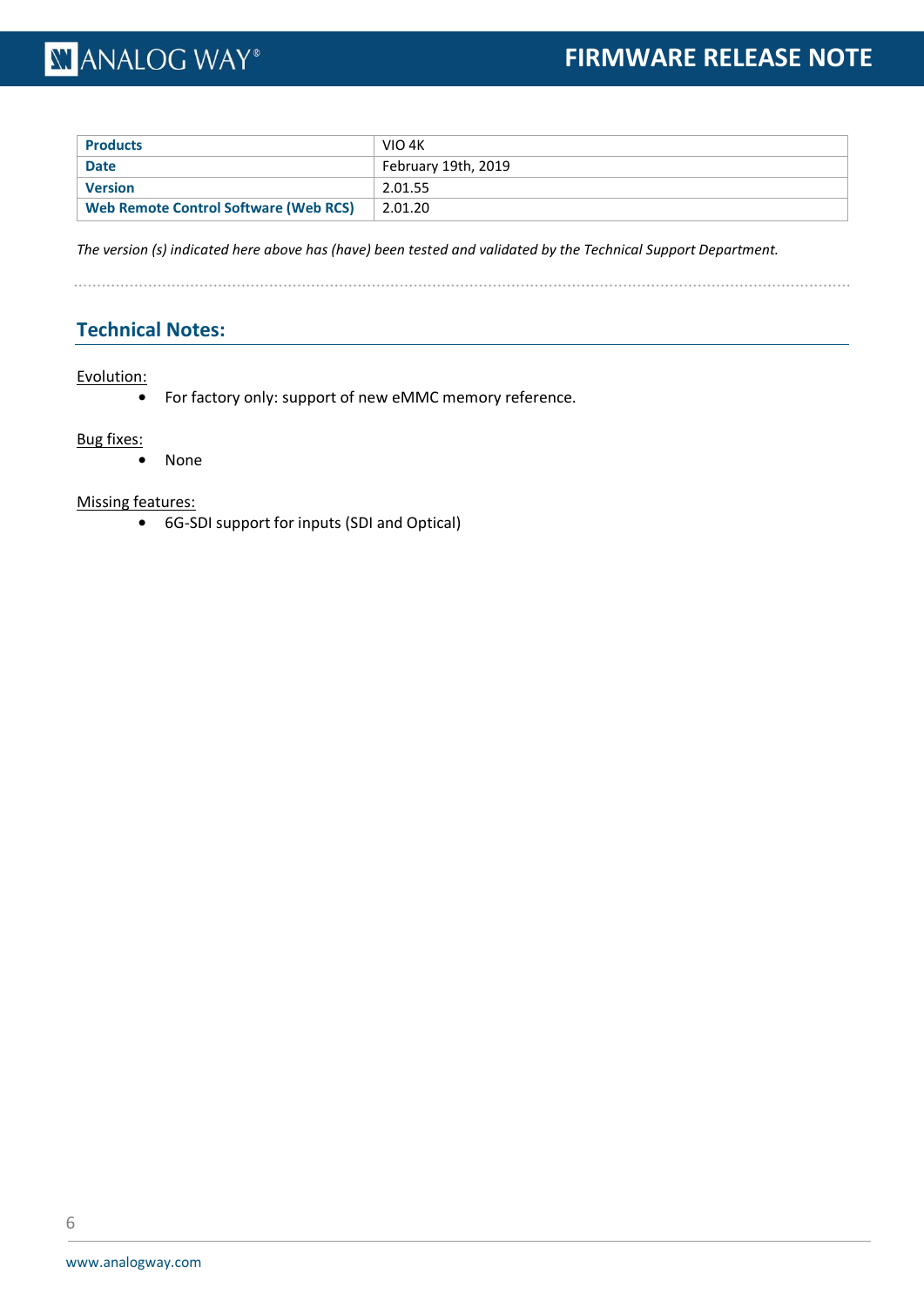| <b>Products</b>                              | VIO 4K           |
|----------------------------------------------|------------------|
| <b>Date</b>                                  | March 21st, 2018 |
| <b>Version</b>                               | 2.01.54          |
| <b>Web Remote Control Software (Web RCS)</b> | 2.01.20          |

*The version (s) indicated here above has (have) been tested and validated by the Technical Support Department.*

### **Technical Notes:**

### Evolution:

**•** None

### Bug fixes:

**•** For optional card OPT-4K60P-SDI-VIO4K, the SDI inputs and outputs may be lost and require a reboot.

### Missing features: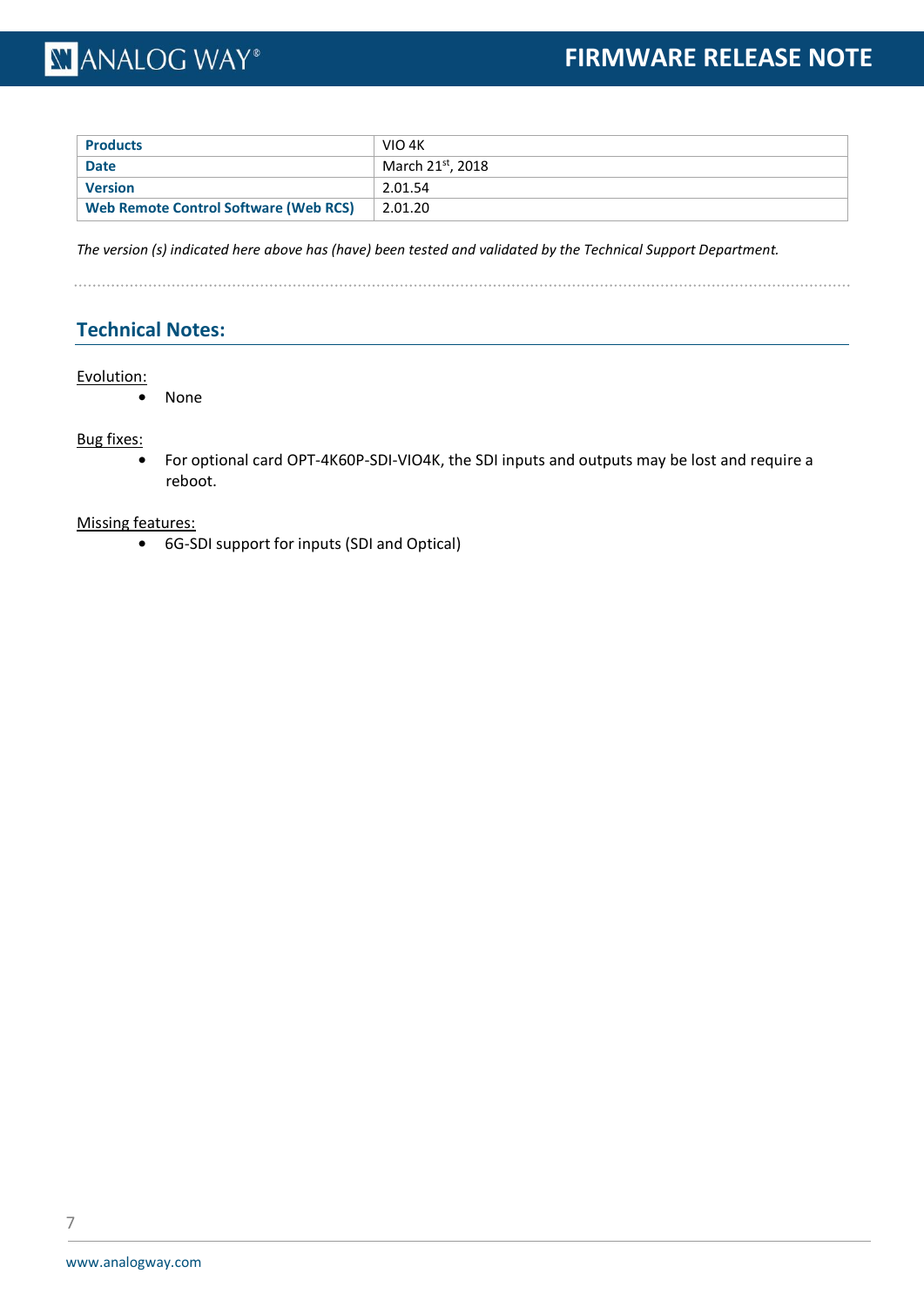| <b>Products</b>                              | VIO 4K                          |
|----------------------------------------------|---------------------------------|
| <b>Date</b>                                  | January 18 <sup>th</sup> , 2018 |
| <b>Version</b>                               | 2.01.52                         |
| <b>Web Remote Control Software (Web RCS)</b> | 2.01.20                         |

*The version (s) indicated here above has (have) been tested and validated by the Technical Support Department.*

### **Technical Notes:**

### Evolution:

**•** None

### Bug fixes:

- **•** In the Web RCS, when the screen size mode is Auto, the position changes of the outputs are applied properly if the new position is outside the screen.
- **•** For the **OPT-4K60P-SDI-VIO4K optional card**, when configuring the SDI output plugs with a fourquadrant format or a 2-SI format (2-Sample Interleave division method, SMPTE ST425-5), the payloads are not correct.

#### Missing features:

**•** 6G-SDI support for inputs (SDI and Optical)

| <b>Products</b>                       | VIO 4K                           |  |  |  |
|---------------------------------------|----------------------------------|--|--|--|
| <b>Date</b>                           | September 4 <sup>th</sup> , 2017 |  |  |  |
| <b>Version</b>                        | 2.01.48                          |  |  |  |
| Web Remote Control Software (Web RCS) | 2.01.10                          |  |  |  |

*The version (s) indicated here above has (have) been tested and validated by the Technical Support Department.*

### **Technical Notes:**

### Evolution:

**•** None

Bug fixes:

**•** The device update may stall at 33%

### Missing features: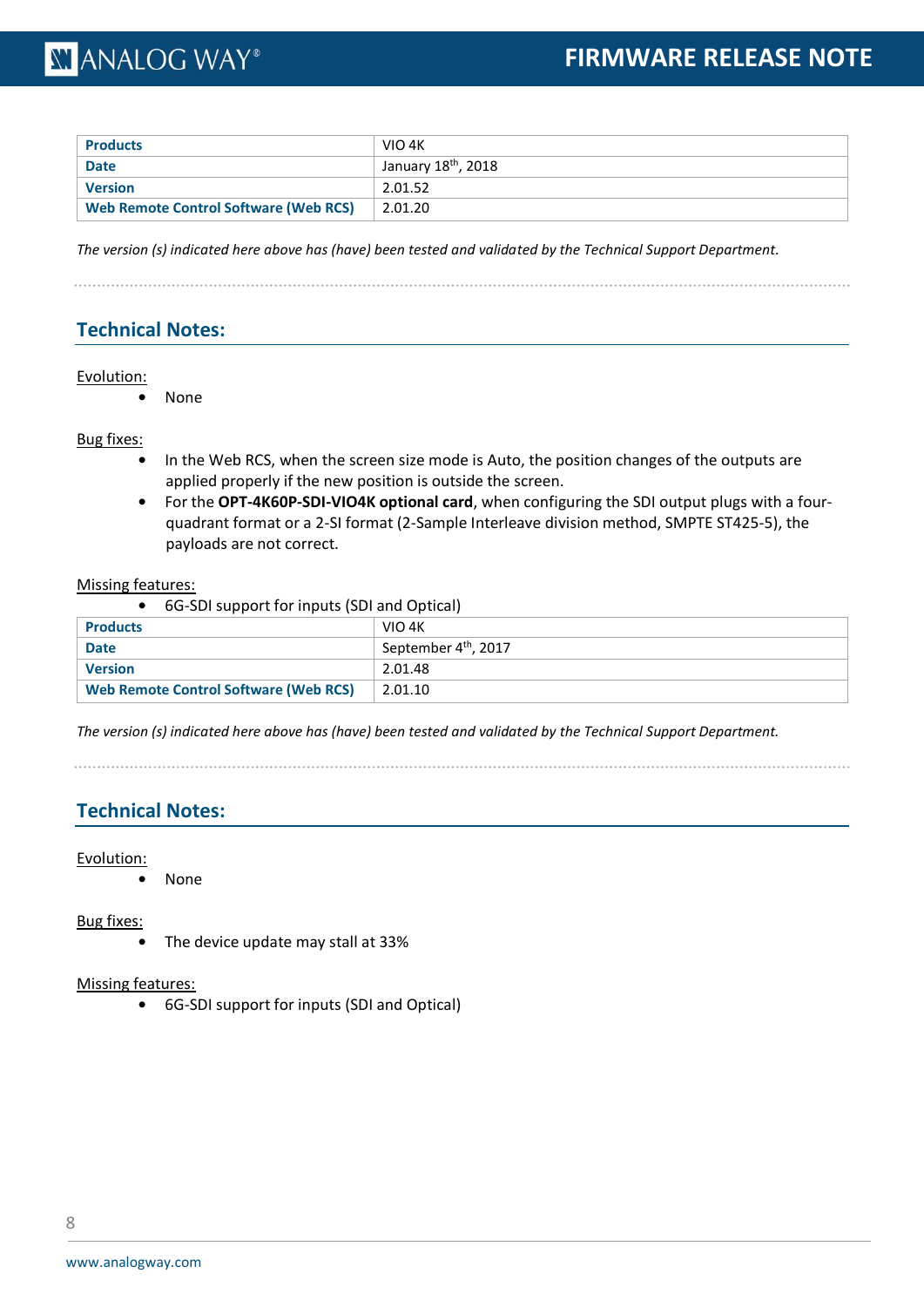| <b>Products</b>                              | VIO 4K        |
|----------------------------------------------|---------------|
| <b>Date</b>                                  | July 24, 2017 |
| Version                                      | 2.01.46       |
| <b>Web Remote Control Software (Web RCS)</b> | 2.01.10       |

*The version (s) indicated here above has (have) been tested and validated by the Technical Support Department.*

### **Technical Notes:**

### Evolution:

- **•** Support of OPT-4K60P-SDI-VIO4K
- **•** Support of forthcoming OPT-OUT-VIO4K
- **•** Add a user setting to downgrade the DisplayPort input plugs of OPT-4K60P-SDI-VIO4K and OPT-4K60P-VIO4K from 1.2 standard to 1.1 standard in order to be compatible with older DisplayPort sources

### Bug fixes:

- **•** Fix audio problems with 6G-SDI and 12G-SDI Blackmagic Design sources
- **•** EDID with a preferred format whose Vertical Synchro or Vertical Front Port is greater than 15 are not decoded properly.

### Missing features: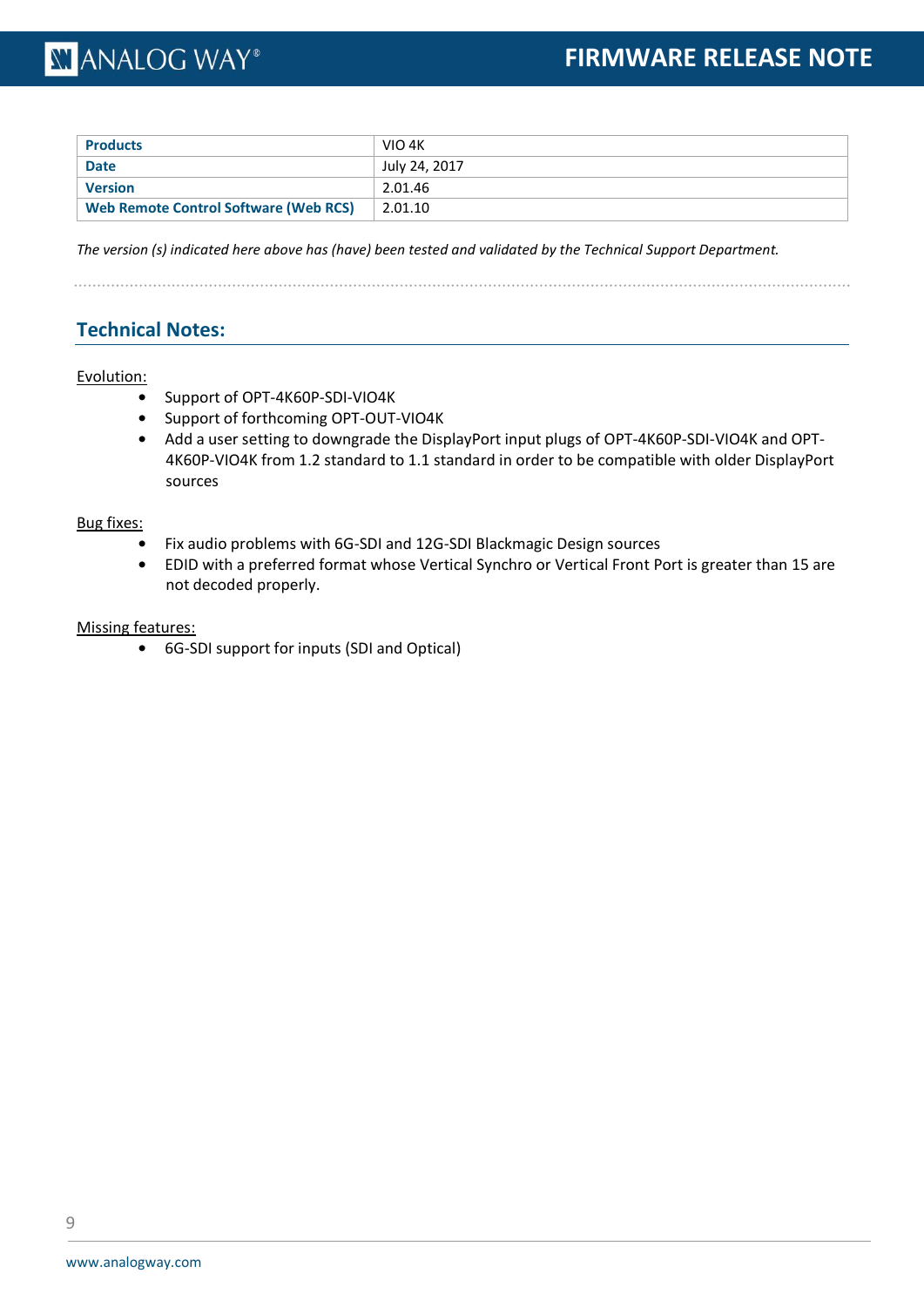| <b>Products</b>                       | VIO 4K        |
|---------------------------------------|---------------|
| <b>Date</b>                           | July 10, 2017 |
| <b>Version</b>                        | 2.00.91       |
| Web Remote Control Software (Web RCS) | 2.00.65       |

*The version (s) indicated here above has (have) been tested and validated by the Technical Support Department.*

### **Technical Notes:**

### Evolution:

**•** Add an enable parameter to the output color temperature setting so that the correction changes are performed without artifacts

Bug fixes:

- **•** Changes of all output color settings (excepted for Gamma correction) are now applied and synchronized to the output frame rate to prevent from artifacts.
- **•** Alpha content is not forced to black when the quick frame or the preset frame are not scaled
- **•** Outputs with rotation may lose their live layer after rebooting
- **•** Output Pitch parameters are not used for AOI size calculation

### Missing features: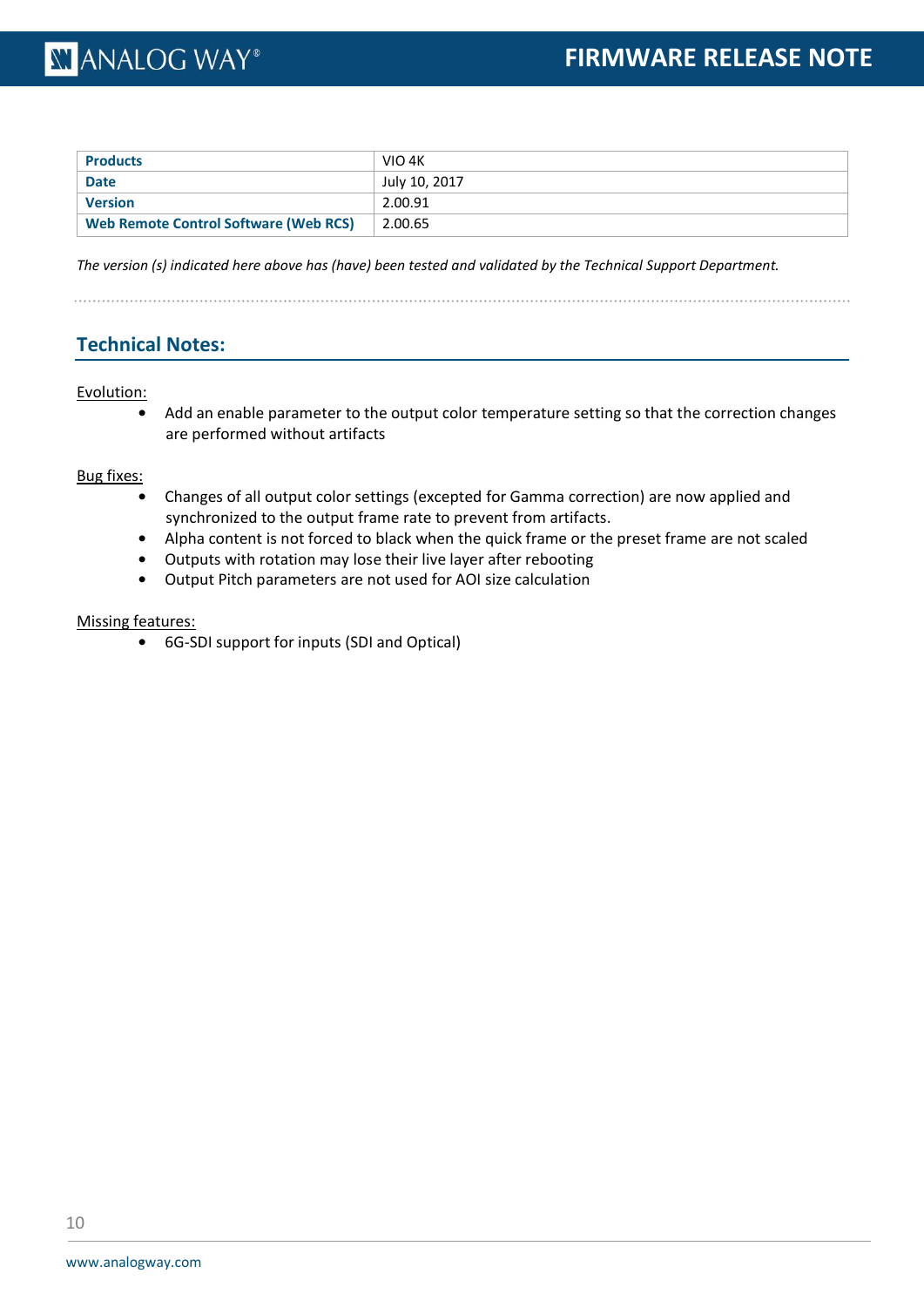| <b>Products</b>                       | VIO 4K       |
|---------------------------------------|--------------|
| <b>Date</b>                           | May 30, 2017 |
| Version                               | 2.00.76      |
| Web Remote Control Software (Web RCS) | 2.00.62      |

*The version (s) indicated here above has (have) been tested and validated by the Technical Support Department.*

### **Technical Notes:**

#### New features:

- **•** Multi-Outputs support:
	- $\circ$  This version supports the optional video board OPT-4K60P-VIO4K. This board can stand input and output formats up to 4K 60Hz 4:4:4
	- o Each time an optional board is installed, a new output is available: up to two boards can be installed, so up to two additional outputs can be added. The Area of Interest (AOI) and the rotation of each output are totally independent from those set for the other outputs.

| $\mathbf{M}$                                                                              | <b>Q</b> Setup              | <b>O</b> Est                            |                                            |                               |               |              |                         |                            | <b>V701 II Web RCS X</b>                        |
|-------------------------------------------------------------------------------------------|-----------------------------|-----------------------------------------|--------------------------------------------|-------------------------------|---------------|--------------|-------------------------|----------------------------|-------------------------------------------------|
| ANALOG WAY*                                                                               | $\blacksquare$<br>PRECONFIG |                                         | $\overline{\phantom{a}}$<br><b>OUTPUTS</b> | $\mathbf{r}$<br><b>BIPUTS</b> | hill<br>AUDIO | ▣<br>LIBRARY | $\frac{1}{\text{Rows}}$ | $\frac{2}{\sin \theta}$    | $\pmb{\alpha}^{\pmb{\alpha}}$<br><b>CONTROL</b> |
| <b>Setup Assistant</b>                                                                    |                             |                                         | Outputs                                    |                               | Screams       |              |                         | Mac                        |                                                 |
|                                                                                           |                             |                                         |                                            |                               | 4 Previous    | Not a        |                         |                            |                                                 |
|                                                                                           | <b>Standard Output</b>      | <u>a</u>                                |                                            |                               |               |              |                         |                            |                                                 |
|                                                                                           |                             | Label                                   | Entriatel                                  |                               |               |              |                         |                            |                                                 |
|                                                                                           | Option 1 Output             | Six <sup>1</sup><br>Stribs              | 3840x2160                                  |                               |               |              |                         |                            |                                                 |
|                                                                                           |                             | Rotatio                                 |                                            |                               |               |              |                         |                            |                                                 |
|                                                                                           | Option 2 Output             | Rotello<br><b>Any</b><br><b>Antonic</b> | NONE 90" 180" 270"                         | $\sqrt{2}$                    |               |              |                         |                            |                                                 |
|                                                                                           |                             | Output's Active Avea<br>n               |                                            |                               |               |              |                         |                            |                                                 |
|                                                                                           |                             | $\sqrt{3}$<br>$V$ Size                  | 3478 pm<br>1849 px                         | $-0.000$<br>$\blacksquare$    |               |              |                         | <b>A/CH</b><br>3178 x 1849 |                                                 |
|                                                                                           |                             | <b>H</b> Position<br>VPosition          | 383 pk<br>$136 -$                          | 0 0 <br>$\circ$               |               |              |                         |                            |                                                 |
|                                                                                           |                             |                                         |                                            |                               |               |              |                         |                            |                                                 |
|                                                                                           |                             |                                         |                                            |                               |               |              |                         |                            |                                                 |
|                                                                                           |                             |                                         |                                            |                               |               |              |                         |                            |                                                 |
|                                                                                           |                             |                                         |                                            |                               |               |              |                         |                            |                                                 |
|                                                                                           |                             |                                         |                                            |                               |               | ◎理想          |                         |                            |                                                 |
|                                                                                           |                             |                                         |                                            |                               |               |              |                         |                            |                                                 |
|                                                                                           |                             |                                         |                                            |                               |               |              |                         |                            |                                                 |
|                                                                                           |                             |                                         |                                            |                               |               |              |                         |                            |                                                 |
|                                                                                           |                             |                                         |                                            |                               |               |              |                         |                            |                                                 |
| About DashBoard DV of O <sub>A</sub> (b) Device: v02.00 Build 72 BETA - WIDROS: v02.00.61 |                             |                                         |                                            |                               |               |              |                         |                            | ch a view a system                              |

o Each time an optional board is installed, a new screen is available. If two optional boards are installed then three screens and three output resources are available.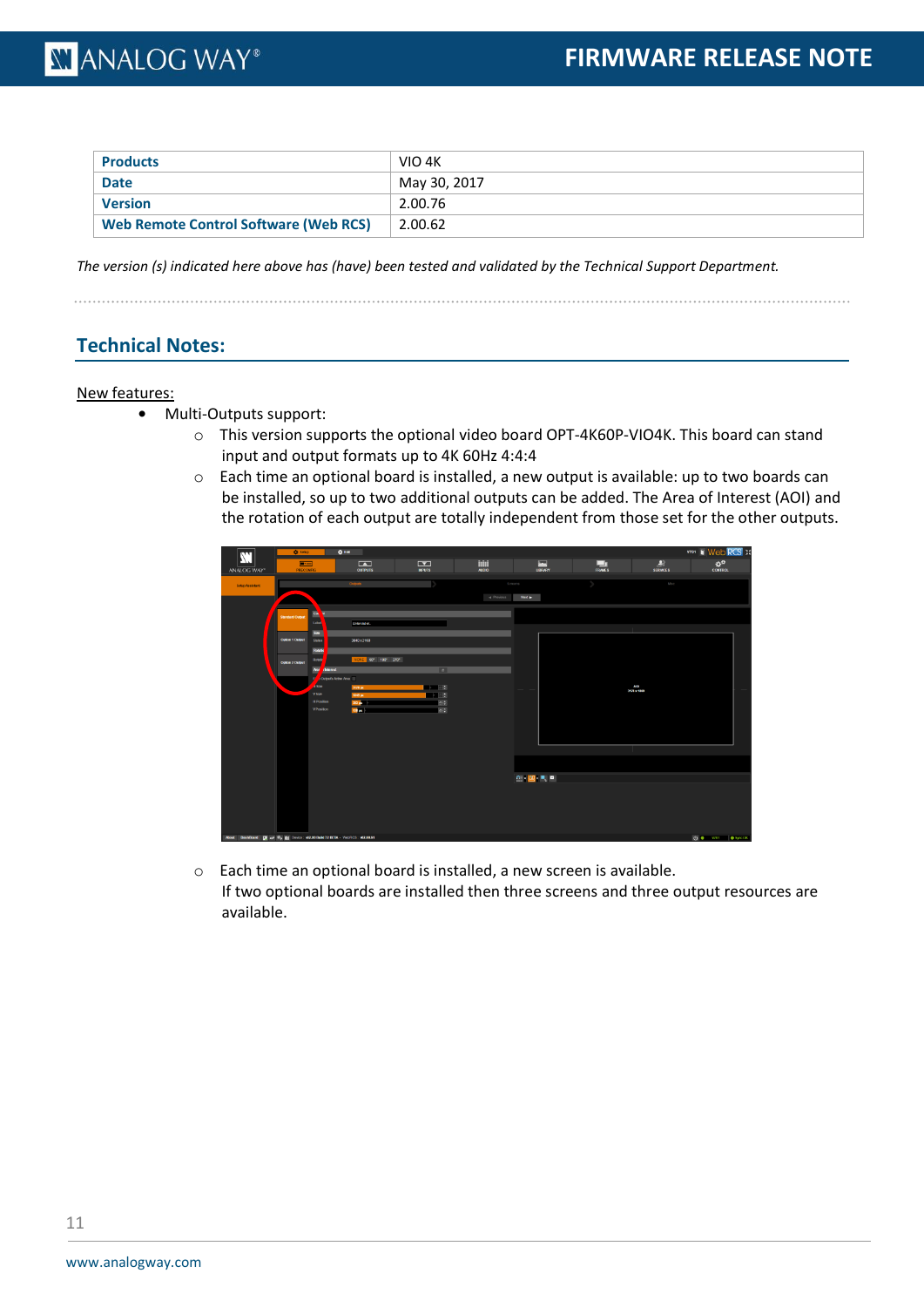

Each screen is enabled as soon as it has at least an output resource assigned. Output assignment is achieved dragging and dropping outputs from one screen to another one. All the output resources can be assigned to the same screen, disabling all the other screens.

Once assigned to a screen, any output can be configured as Clone, meaning that it will display the entire screen scaled to the output resolution. Including the



- o The screen size can be determined according to modes:
	- **EXECO 1** Auto: the screen is automatically computed according to the max area required to display all the AOI (please note that the horizontal and vertical positions of the AOI are used for screen size computation)



**EXECUSTOM:** the operator manually sets the size of the screens in pixels.

| Screen Size Mode EY AUTO EX CUSTOM |                                                      |  |  |
|------------------------------------|------------------------------------------------------|--|--|
| <b>Size</b>                        | 7680 x 4320 7680 $\bigcirc$ x 4320 $\bigcirc$ $\div$ |  |  |

 $\circ$  In both modes, the AOI of an output can be moved everywhere inside the screen but can't go outside the screen. The position can be adjusted using the horizontal and vertical position settings (in pixels) of the AOI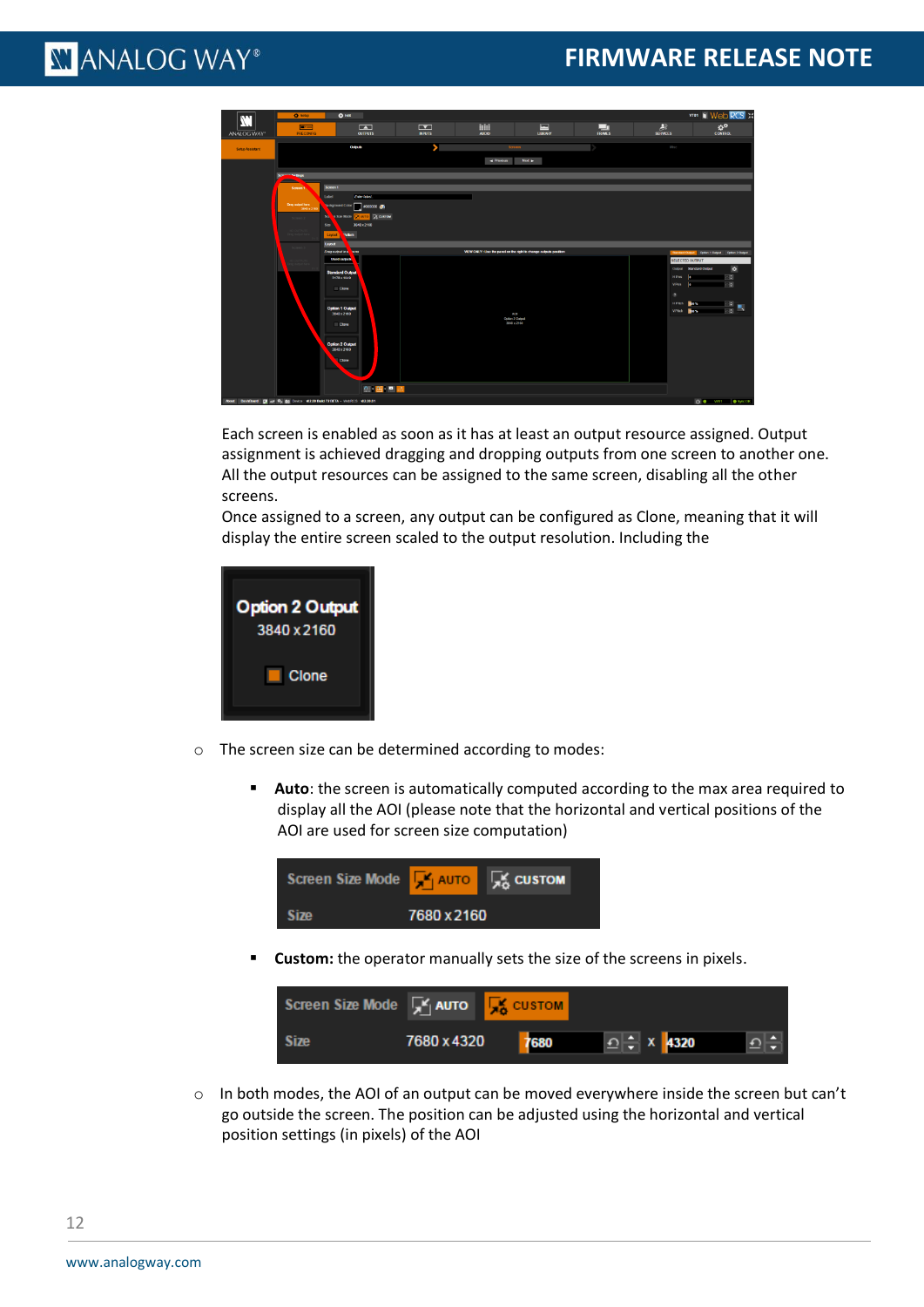$\mathbf{x}$ 

**N' ANALOG WAY®** 

For LED wall applications mixing several tile pitches inside the same screen, a pitch compensation system is available for each output. This system is based on a reference screen pitch equals to 100%. The differing pitches are percentages of this reference pitch.



The pixel pitch is the physical distance between the pixels (picture elements) in a display device. The reference pitch of the Screen corresponds to 100%. The output display pitch is defined relatively to this reference pitch If the output display pitch (H or V) is smaller than the reference pitch, its value must be smaller than 100% If the output display pitch (H or V) equals the reference pitch, its value must be set to 100% If the output display pitch (H or V) is larger than the reference pitch, its value must be greater than 100%

- $\circ$  A screen pattern is available to help the positioning of several outputs in the screen. This pattern contains various settings such as crosshatch lines, circles, tiles border and IDs among others.
- $\circ$  When equipped the HDMI 2.0 and DP1.2 optional video board, the VIO 4K may deliver or receive UHDTV formats using the YCbCr ITU-R BT.2020 color space instead of the YCbCr ITU-R BT.709 color space used for HDTV formats. So the operator must choose the internal processing color standard to optimize the color space gamut and limit useless color space conversions.
- **•** Add the VESA 3840x2160 60Hz Reduced Blanking output format to enable 10 bit support on the DisplayPort output plug of the optional video board OPT-4K60P-VIO4K.

### Bug fixes:

- **•** The Monitoring Stream Status in the main window of the Web RCS follows the Front Panel Monitoring Status, instead of the Web RCS stream status
- **•** The embedded audio in the SDI/OPTICAL output may not be recognized by some displays or converters
- **•** The content of 3440x1440 60Hz output format is not correct
- **•** The 3G-SDI Level (A or B) selection menu of the SDI output is now only displayed if the output signal is really using 3G-SDI standard
- **•** Disable and hide the Underscan/Overscan parameters for Analog Input# 3 if a computer format is detected.
- **•** Serial port can't be enabled if the TPP functionality is disabled.
- **•** Input #3 is disabled from monitoring selection when Input #6 is in Dual-Link mode
- **•** Importing a format from the EDID database in custom format menu did not work
- **•** Warnings and Errors from the DANTE audio board are not displayed on the Web RCS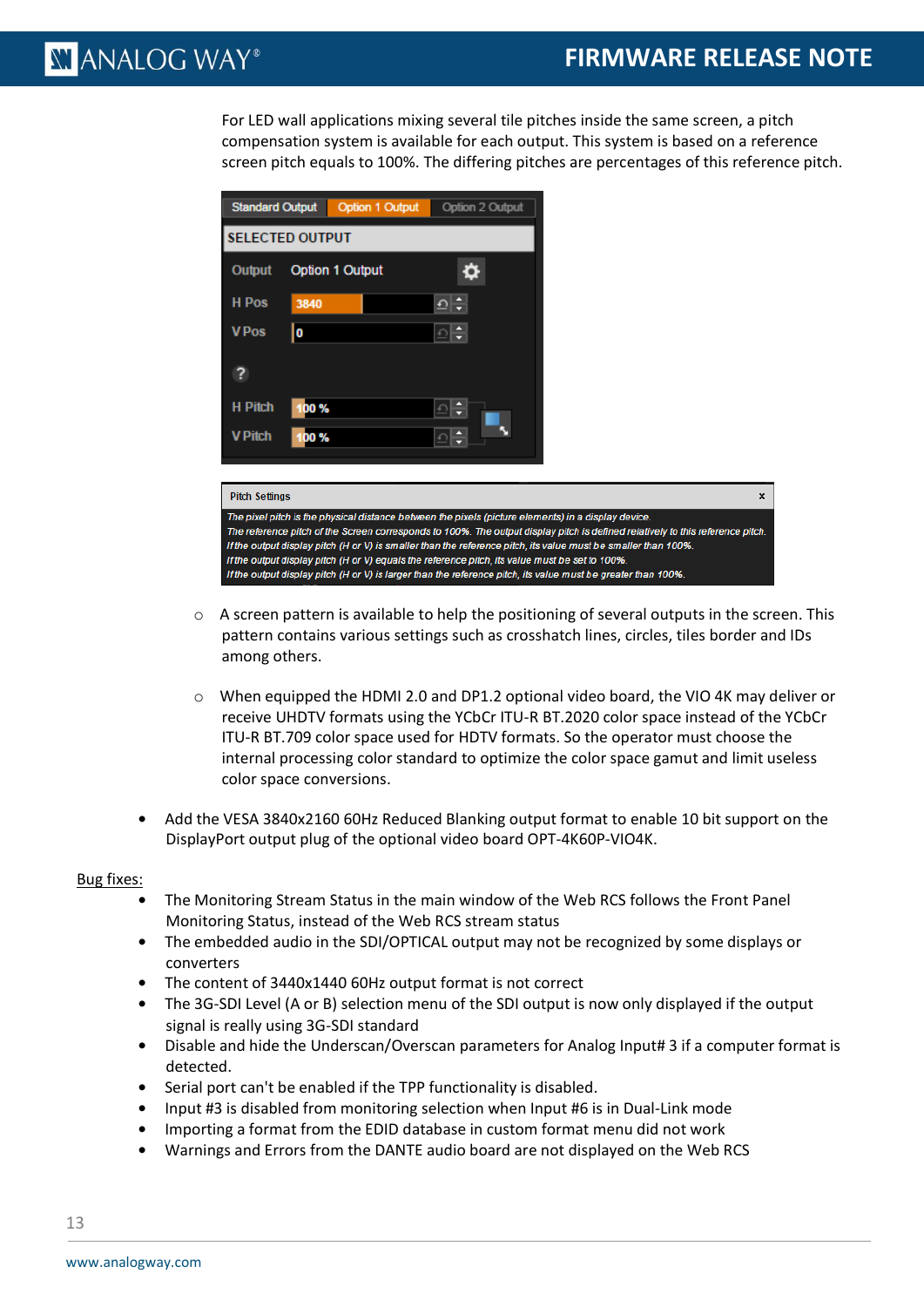- **•** Access to EDID and HDCP settings are disabled when an HDBaseT extender is connected to the HDMI plug of the standard output.
- **•** Color error could happen on specific high frequency transitions while a zoom factor is applied to the input content
- **•** The range of the Input signal cropping parameters is not correct on the front panel menu

### Missing features: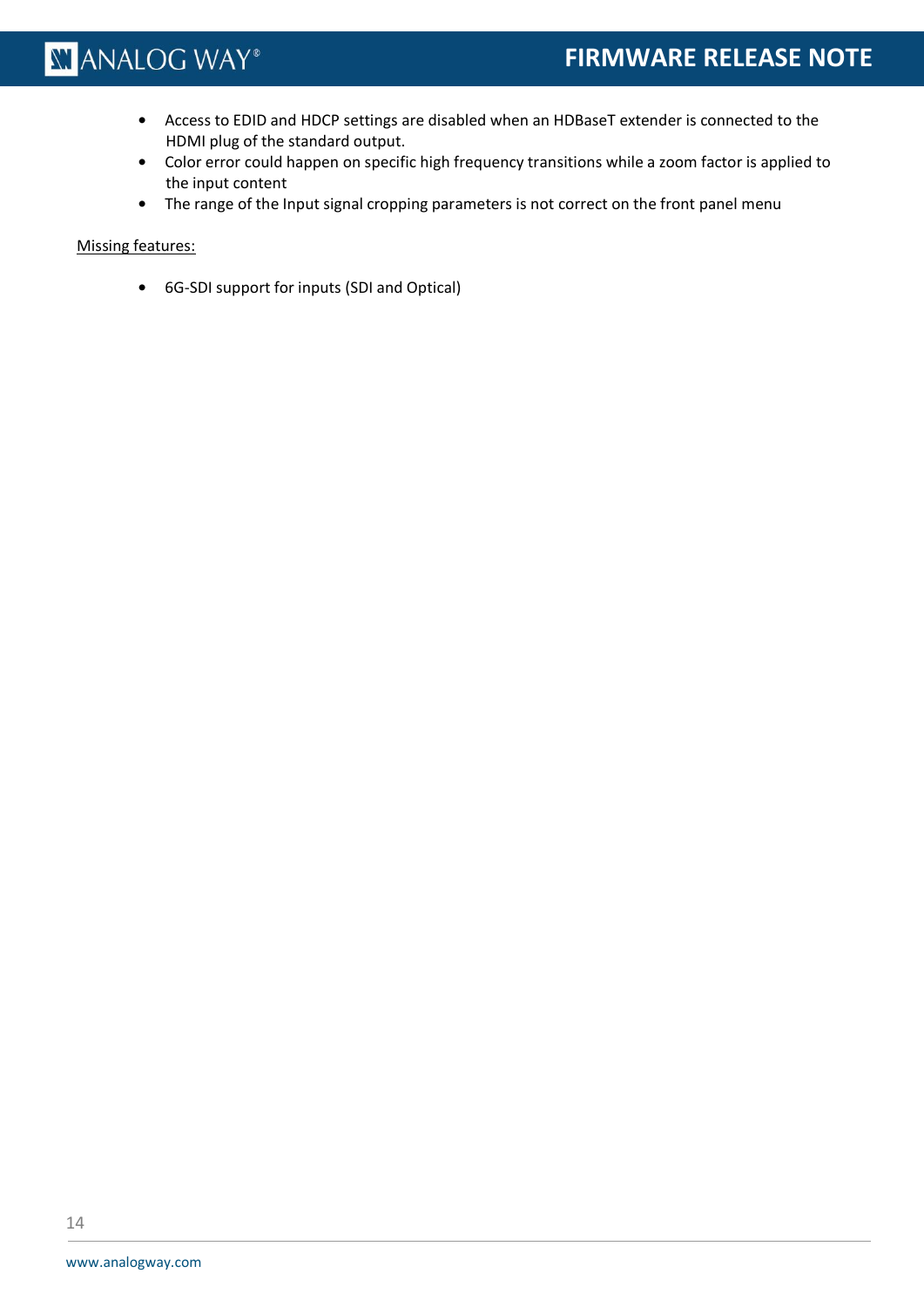| <b>Products</b>                              | VIO 4K        |
|----------------------------------------------|---------------|
| <b>Date</b>                                  | April 6, 2017 |
| <b>Version</b>                               | 1.40.14       |
| <b>Web Remote Control Software (Web RCS)</b> | 1.40.14       |

*The version (s) indicated here above has (have) been tested and validated by the Technical Support Department.*

. . . . . . . . . . . . . . . . .

### **Technical Notes:**

Bug fixes:

**•** HDCP isn't working on the DisplayPort output plug of the standard output

Missing features: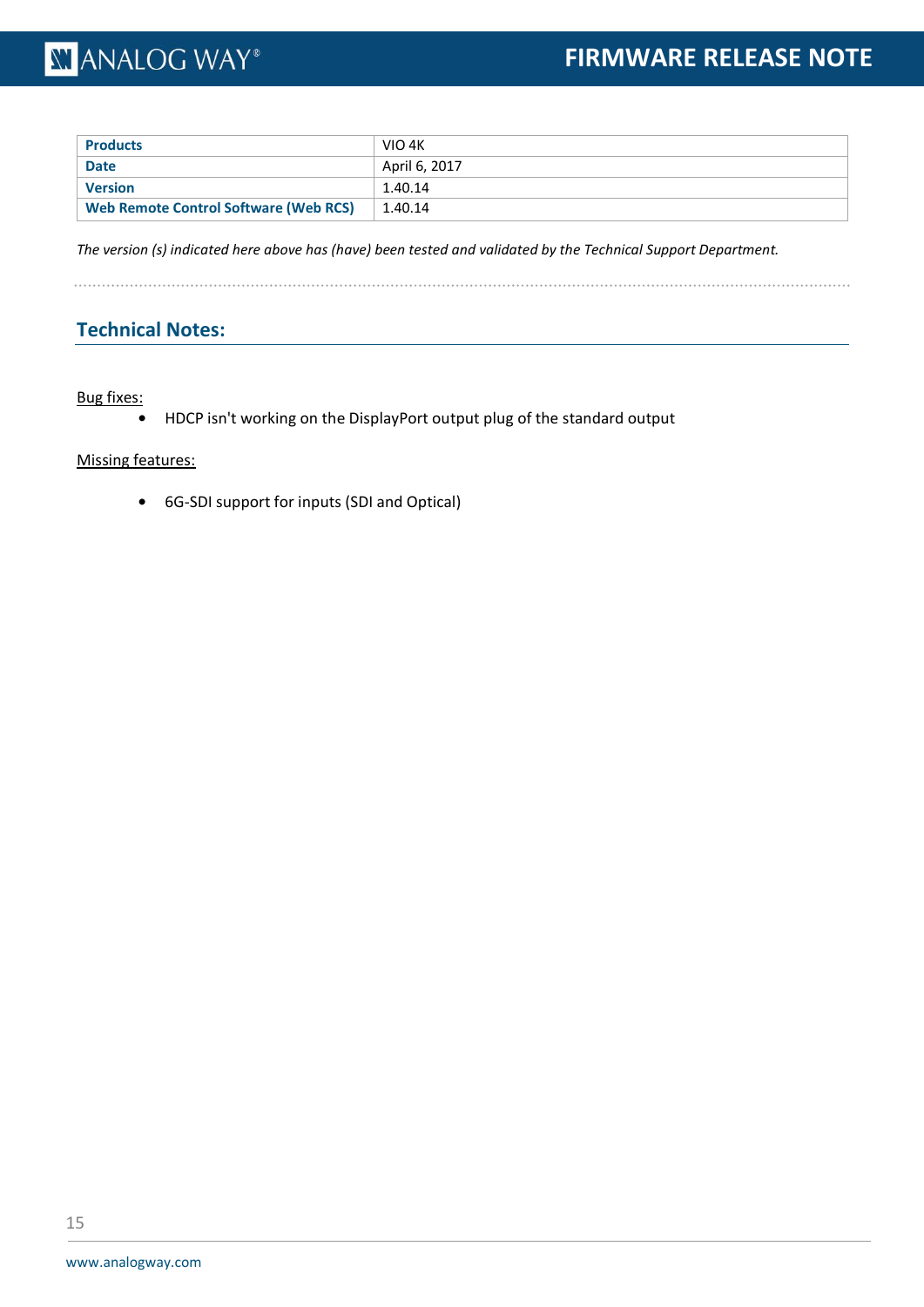| <b>Products</b>                              | VIO 4K        |
|----------------------------------------------|---------------|
| <b>Date</b>                                  | April 4, 2017 |
| <b>Version</b>                               | 1.40.13       |
| <b>Web Remote Control Software (Web RCS)</b> | 1.40.13       |

*The version (s) indicated here above has (have) been tested and validated by the Technical Support Department.*

### **Technical Notes:**

### New features:

- **•** Added 6G-SDI standard support on the SDI/OPTICAL outputs
- **•** Added the possibility to load a custom format from the EDID preferred format
- Added the Custom Format list to the input signal scan: now if a nonstandard signal is detected on an input and is also existing in the Custom Format library, the input signal scan process will recognize it and name it properly using its name in the library
- **•** Added the support for ITU-R BT.2020
- **•** Added a TPP interface for 3rd party control of the VIO 4K
- **•** Added the support for the forthcoming optional DANTE audio board

### Evolution:

**•** Added the possibility to disable LCD standby feature

### Bug fixes:

- **•** When a HDMI signal is detected, its aspect ratio should be the one indicated in the embedded HDMI infoframes
- **•** The automatic signal type detection for HD15 analog input only works for Computer HV input signals
- **•** When the output rate is generated using the framelock or genlock mode and the format is HDTV1080p60, there is a problem of Vertical and Horizontal offsets for the 3G-SDI output. Some values are ineffective
- **•** The Monitoring Stream Status in the Web RCS may indicate the status of the font panel monitoring stream
- **•** Framelocking a 1080p30 SDI input with the mode x2 doesn't not work
- **•** Exporting an empty Frame Library in a device configuration package doesn't work. The empty Frame Library can't be imported later to overwrite the current library
- **•** Audio isn't working on the DisplayPort output plug of the standard output
- **•** Importing a frame in the library successively from the WebRCS and the front panel fails. The front panel may be dead-locked under certain conditions
- **•** The audio channels from the optional audio board may be selectable even if no optional audio card is installed
- **•** For dual-link signal, the status is erroneous: Image size and format size are different
- **•** The 1280x960@85Hz output format doesn't not work
- **•** SMPTE 720p 23.97/24/25/30 Hz formats are not detected on the standard HDMI and DVI inputs
- **•** Some audio content can be clipped when listened with the prelist output (headphone)
- **•** When the front panel monitoring is running and the front panel has been locked from the WebRCS, any physical interaction with the front panel displays a message that disables the monitoring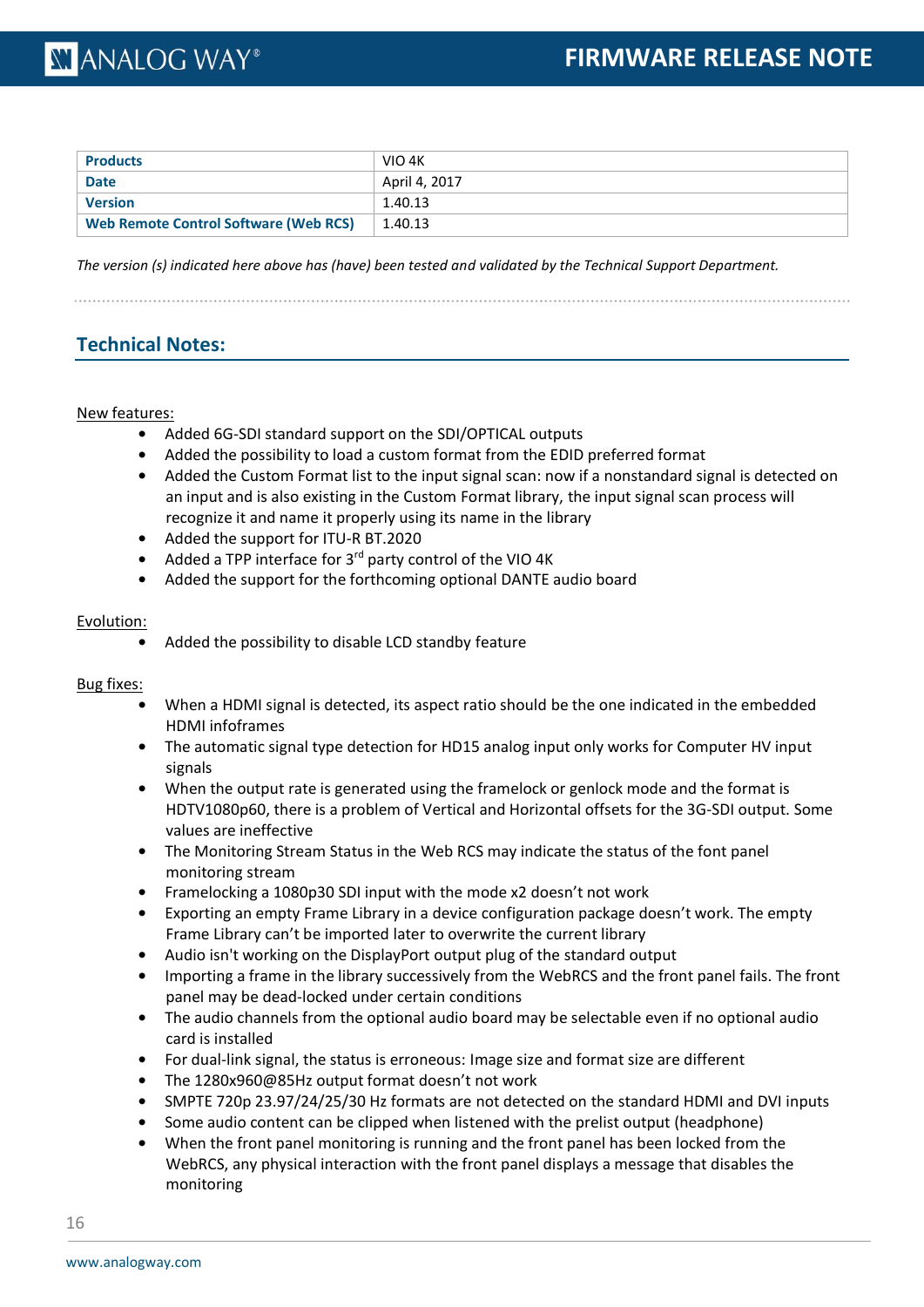### **FIRMWARE RELEASE NOTE**

- **•** Some pixels may be forced to black at the end of lines on the HD15 output plug
- **•** Analog format detection often selects an incorrect format when several choices are possible
- **•** Using HDMI output plug as a loop through output for an input without signal may cause the loss of the HDMI output plug
- **•** 480i format content was incorrect on DisplayPort output
- **•** Interlaced formats were not deinterlaced properly on DisplayPort input

### Missing features: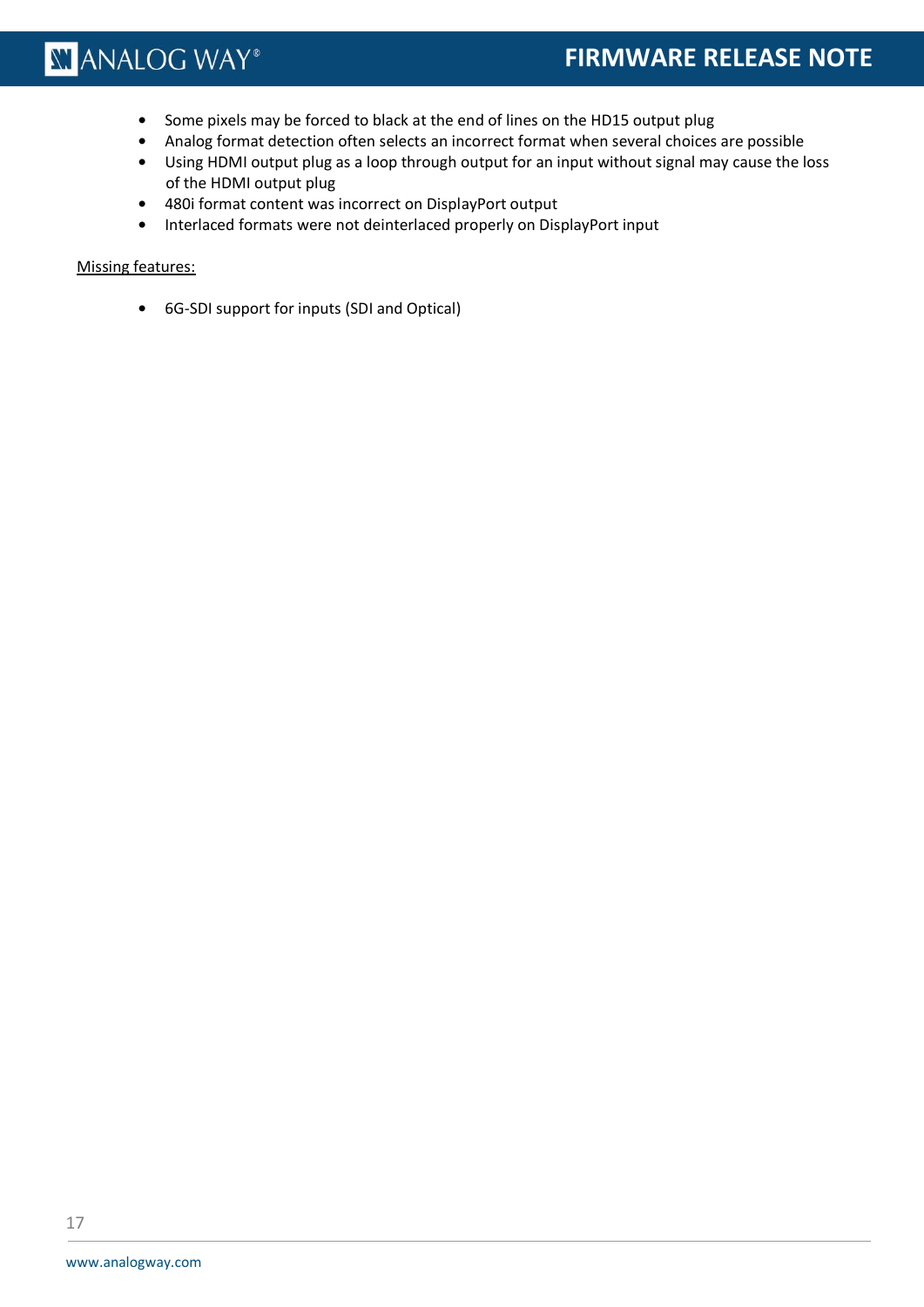| <b>Products</b>                              | VIO 4K           |
|----------------------------------------------|------------------|
| <b>Date</b>                                  | October 19, 2016 |
| <b>Version</b>                               | 1.20.19          |
| <b>Web Remote Control Software (Web RCS)</b> | 1.20.12          |

*The version (s) indicated here above has (have) been tested and validated by the Technical Support Department.*

### **Technical Notes:**

#### New features:

**•** Added the ability to listen to audio prelist via the WebRCS monitoring:



**•** Added the ability to import/export the partial or full configuration of the device. This can be performed from/to the device internal storage (only one backup file), a USB key or your computer disk.

**Note:** Current device configuration will persist through reboot, exporting the configuration is only necessary for archival purposes.

Exporting or importing a device configuration can be achieved either directly from the front panel menu or from the WebRCS.

To export the device configuration from the WebRCS:

- 1. Go to the **Setup** menu then click on the **SERVICES** tab.
- 2. On the left side toolbar, select **Import / Export**: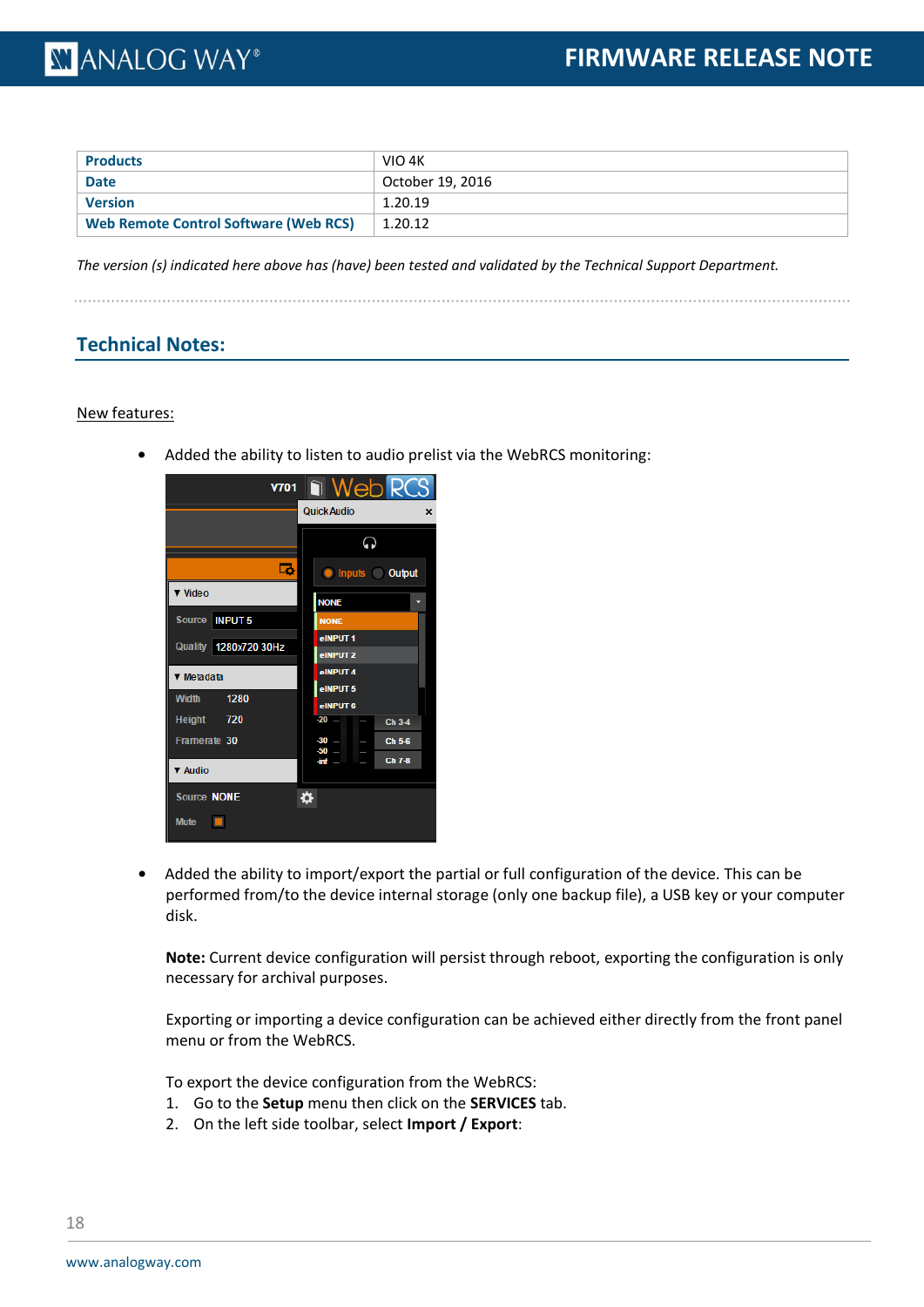### **FIRMWARE RELEASE NOTE**

### **XI ANALOG WAY**®

|                          | <b>DEVICE STORAGE</b>                             |                                                                                                           |  |  |  |  |  |  |  |
|--------------------------|---------------------------------------------------|-----------------------------------------------------------------------------------------------------------|--|--|--|--|--|--|--|
| <b>Update</b>            |                                                   |                                                                                                           |  |  |  |  |  |  |  |
|                          | Info                                              | <b>Available Categories</b>                                                                               |  |  |  |  |  |  |  |
|                          | Status:<br><b>VALID</b>                           | $\blacksquare$ All                                                                                        |  |  |  |  |  |  |  |
| Import / Export          | Firmware: v01.20 Build 11 BETA                    | $\Box$ Output parameters<br>$\blacksquare$ WebRCS settings<br>EDID library<br>General configuration       |  |  |  |  |  |  |  |
|                          | Version: 10                                       | Front Panel configuration<br>Audio parameters<br>$\blacksquare$ Current preset parameters<br>Input EDID   |  |  |  |  |  |  |  |
|                          |                                                   | Communication interfaces<br>GPO parameters<br>$\blacksquare$ Custom format library<br>Device logs         |  |  |  |  |  |  |  |
| <b>Temperature</b>       |                                                   | $\blacksquare$ Input parameters<br>$\blacksquare$ Preset and view library<br>$\blacksquare$ Frame library |  |  |  |  |  |  |  |
|                          |                                                   |                                                                                                           |  |  |  |  |  |  |  |
|                          |                                                   |                                                                                                           |  |  |  |  |  |  |  |
| <b>Hardware Info</b>     | Generate backup and save it on your disk<br>Erase |                                                                                                           |  |  |  |  |  |  |  |
|                          | <b>EXPORT BACKUP FILE</b>                         |                                                                                                           |  |  |  |  |  |  |  |
|                          | $\blacksquare$ All                                |                                                                                                           |  |  |  |  |  |  |  |
| <b>Technical support</b> | General configuration<br>Output parameters        | <b>EDID library</b><br>$\blacksquare$ WebRCS settings                                                     |  |  |  |  |  |  |  |
|                          | Front Panel configuration<br>Audio parameters     | Input EDID<br><b>Current preset parameters</b>                                                            |  |  |  |  |  |  |  |
|                          | Communication interfaces<br>GPO parameters        | Device logs<br>$\blacksquare$ Custom format library                                                       |  |  |  |  |  |  |  |
|                          | Input parameters<br>Frame library                 | Preset and view library                                                                                   |  |  |  |  |  |  |  |
|                          |                                                   |                                                                                                           |  |  |  |  |  |  |  |
|                          | Generate backup and save it on your disk          | Generate backup and save it to the device storage                                                         |  |  |  |  |  |  |  |
|                          | <b>IMPORT BACKUP FILE</b>                         |                                                                                                           |  |  |  |  |  |  |  |
|                          | <b>From Device Storage</b><br><b>From Disk</b>    | Save configuration to device storage                                                                      |  |  |  |  |  |  |  |
|                          |                                                   |                                                                                                           |  |  |  |  |  |  |  |
|                          | <b>Upload File</b>                                |                                                                                                           |  |  |  |  |  |  |  |
|                          | Uploaded file info                                | Select categories to import from Backup file                                                              |  |  |  |  |  |  |  |
|                          | Filename: VIO4K_CONFIG_EY136toto_v2.awc           | $\blacksquare$ All                                                                                        |  |  |  |  |  |  |  |
|                          | Firmware: v01.20 Build 10 BETA                    | <b>WebRCS</b> settings<br><b>General configuration</b><br><b>Output parameters</b><br><b>EDID library</b> |  |  |  |  |  |  |  |
|                          | Version: 10                                       | Front Panel configuration<br>Audio parameters<br>Current preset parameters<br>Input EDID                  |  |  |  |  |  |  |  |
|                          |                                                   | Communication interfaces<br>GPO parameters<br>Custom format library<br>Device logs                        |  |  |  |  |  |  |  |
|                          |                                                   | $\blacksquare$ Input parameters<br>$\blacksquare$ Frame library<br><b>Preset and view library</b>         |  |  |  |  |  |  |  |
|                          |                                                   |                                                                                                           |  |  |  |  |  |  |  |

- 3. Select the categories you want to export (all by default).
- 4. If you want to export and save the current configuration to the device internal storage then click the **Generate backup and save it to the device storage** button. If you want to export and save the current configuration to your own disk, simply click the **Generate backup and save it on your disk** button.

To import a configuration backup into the device from the WebRCS:

- 1. Go to the **Setup** menu then click on the **SERVICES** tab.
- 2. On the left side toolbar, select **Import / Export**.
- 3. If you want to restore the configuration backup stored in the device internal storage, click the **From Device Storage** button located in the **IMPORT BACKUP FILE** section then click the **Extract from Device Storage** button. When the configuration details appear (version, categories available …), select the categories you want to restore (all by default) then click the **Load to Device** button.
- 4. If you want to restore the configuration backup from your computer disk, click the **From Disk** button located in the **IMPORT BACKUP FILE** section then click the **Upload File…** button. Click the [**…**] button and locate the configuration backup file. When ready click the **Upload File** button. When the configuration details appear, select the categories you want to restore (all by default) then click the **Load to Device** button.
- **•** Added video loop-through for DVI, HDMI, HD15 inputs (to connect an additional device or for local monitoring).

To enable the loop mode from the WebRCS:

- 1. Go to the **Setup** menu then click on the **OUTPUTS** tab to access the outputs setup page.
- 2. On the left side toolbar, select **STANDARD OUTPUT** to access the standard output setup page then click the **Show plugs settings** button.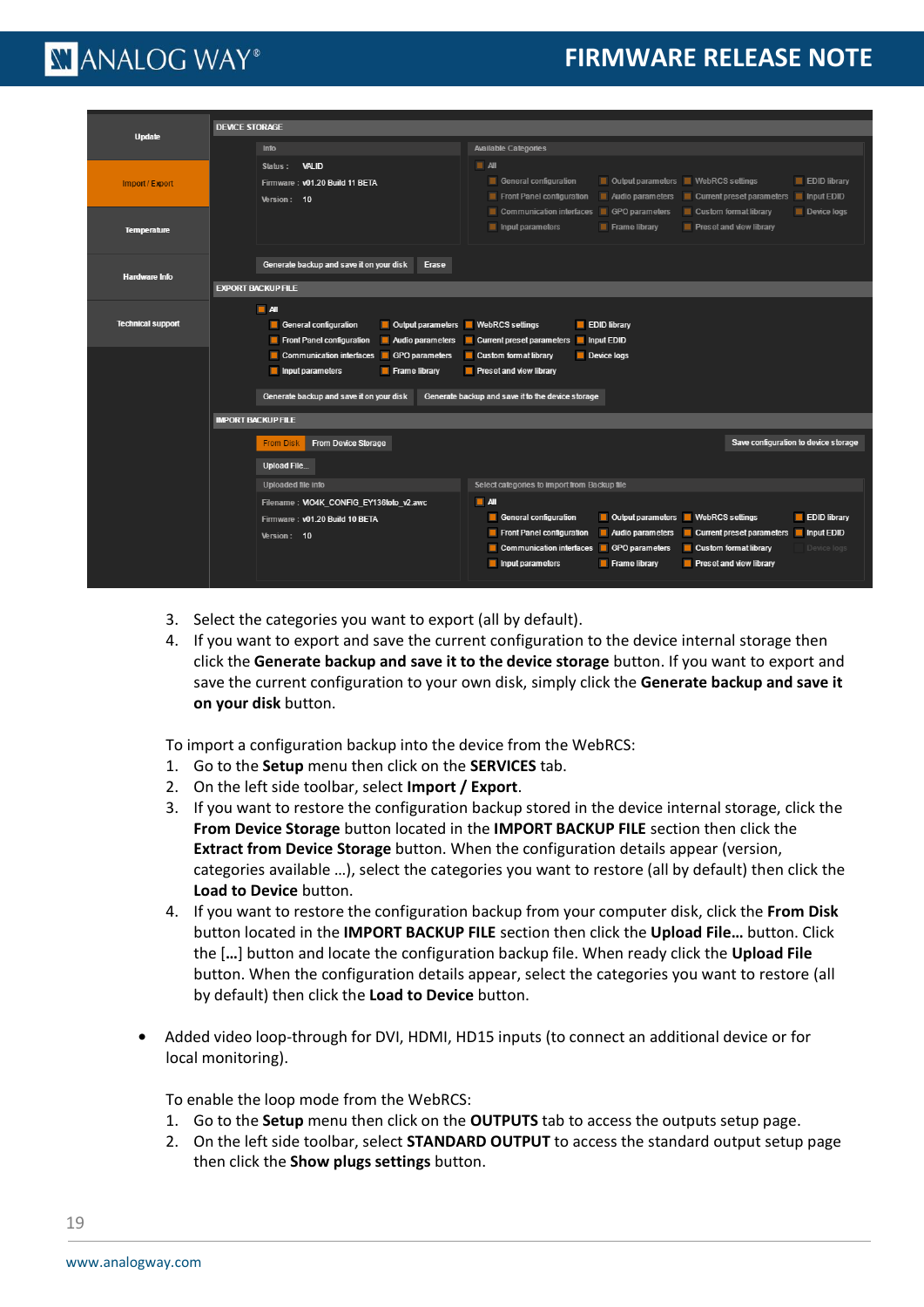- 3. Locate the output plug to set up (only HDMI, HD15 and DVI output plugs support this feature).
- 4. Check the **Loop Mode** box:
	- **HD15**: the INPUT 3 (HD15) video signal is automatically passed to the output HD15 plug.
	- **HDMI** or **DVI**: select either **INPUT 2 (HDMI)** or **INPUT 6 (DVI)**. The selected input signal is then automatically passed to the selected HDMI or DVI output plug. The loop feature of each plug is independent.

When loop mode is enabled, the corresponding output plug is no longer available as a standard scaled output, but as a unscaled loop of the selected input.

HDMI and DVI loop share the same hardware resources. This means each of the HDMI and DVI output plugs can display the looped input of either the HDMI input or the DVI input signal.

As an example:

- The HDMI output connector can be configured to display the unscaled input signal from the HDMI input 2 or the DVI input 6. The DVI output plug can still display the scaled output.
- The DVI output connector can be configured to display the unscaled input signal from the HDMI input 2 or the DVI input 6. The HDMI output plug can still display the scaled output.

**Important:** When the loop mode is enabled for HDMI or DVI, only the video signal is passed to the output plug (audio is not supported).

**Note:** SDI loop-though is active at all times and does not require additional configuration.

### Evolution:

- **•** Scaling is now based on Analog Way's new exclusive high-quality technology, ensuring crisp and natural images whatever the source and the scaling level are, while maintaining ultra-low processing latency. 3 sharpness levels are available to optimize the scaling results according to your source: Low, Medium (default) and High
- **•** Added new 1080x1920 and 1200x1920 resolutions to input EDID preferred formats
- **•** A warning is displayed on the GUI when the source used as reference in Framelock/Genlock seems to be unstable
- **•** A message is displayed on the Web RCS monitoring page when a HDCP conflict prevents from displaying a HDCP content

### Bug fixes:

- **•** The comma character ( , ) cannot be part of a frame file pathname
- **•** It is impossible to enable HDCP encryption on some displays connected to the DisplayPort output plug (OK with HDMI)
- **•** If a display connected to the HDMI output plug is switched off, the corresponding EDID can't be read
- **•** If the embedded audio rate on SDI/OPTICAL inputs is different from 48 kHz, the audio content is not properly sampled
- **•** The horizontal size of the first column of a checker board pattern is not correct
- **•** While monitoring an input on the WebRCS (MON. STREAM tab), if user unplugs this input then changes the current quality level then plugs the same input again, the monitoring stream isn't displayed anymore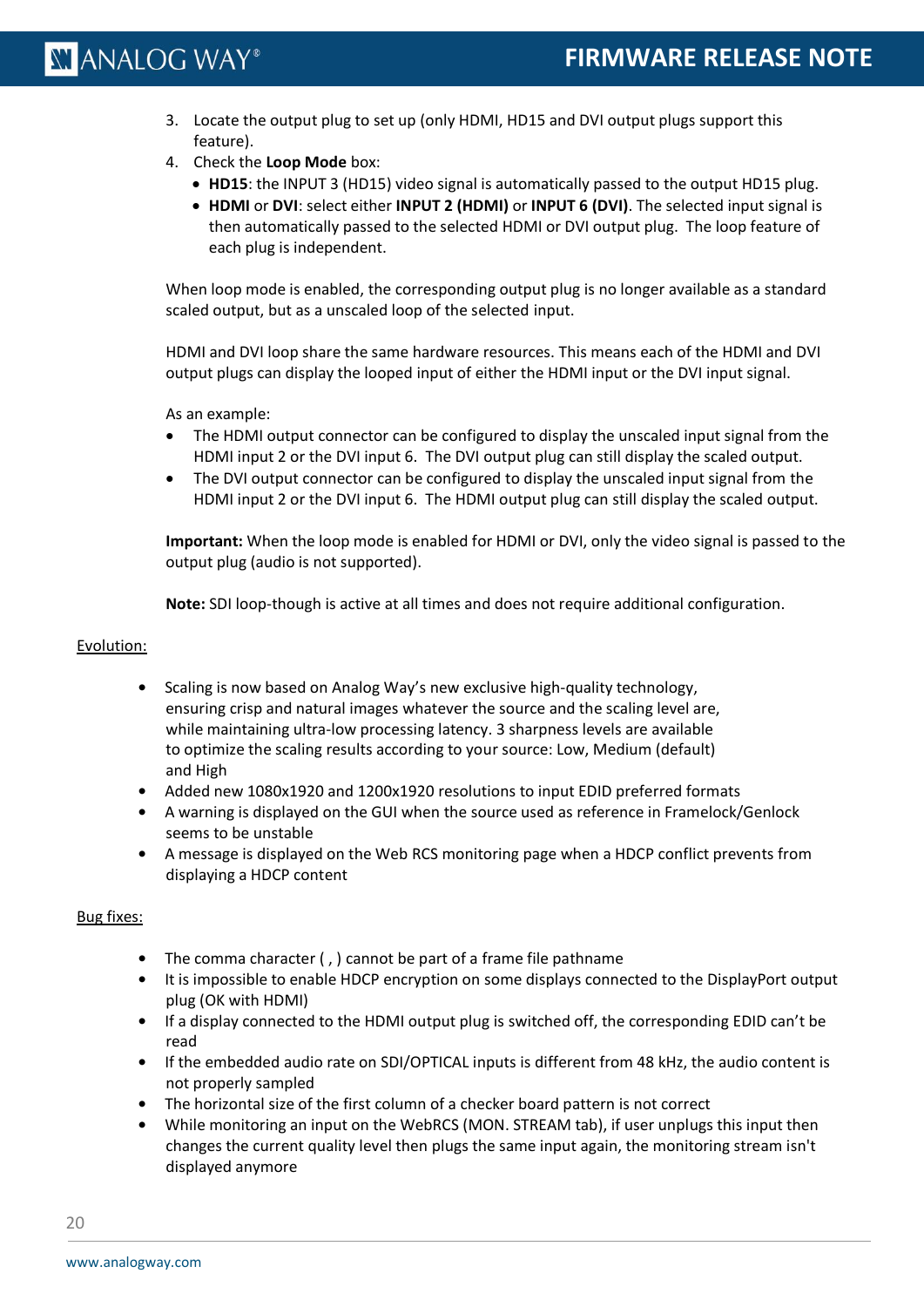- **•** 480i input format is not displayed properly on the monitoring stream (front panel only)
- **•** The monitoring stream is not correctly centered on the WebRCS when cropping adjustments are applied on a high resolution stream (more than 165Mpixels/s and/or line size > 2048 pixels)
- **•** Global resets are not applied on the selected screen layer
- **•** SDI Group Status are not updated in the audio page when connecting/disconnecting SDI input
- **•** Reset AOI H Size and V Size are not applied when H or V position are different from 0
- **•** Pan H/V are not correctly set in pixel mode
- **•** If some changes (capture/import) are applied to a frame being displayed, the frame is not properly updated
- **•** 1080p format is detected as 2K on the HD15 input
- **•** After 24 hours, when the front panel LCD enters standby mode, it goes back to standby mode immediately after a coder move and not 5 minutes later as it should
- **•** On the HD15 input, the sync polarities of the detected signal are inverted
- **•** Some parameters may not be saved properly after a factory reset a reboot is required
- **•** Some characters can't be used (shortcut) in input label
- **•** Output capture may hang if any input transition is triggered while the corresponding output is frozen
- **•** Mask Top/Bottom/Left/Right are not correctly set (pixel mode)
- **•** Mask values in view settings are not updated when zoom changes (pixel mode)
- **•** A frame can't be removed when used as quick frame and/or as a preset frame

### Known issues:

- **•** Auto type for the HD15 input works for Computer HV input signals only
- **•** In the front panel menu, if some changes are being made to the current network configuration (SETUP LAN page), selecting then discarding the option 'Reset to Default Setup' will automatically restore the previous values for all items
- **•** The Stream Status in the main window follows the general monitoring status and not the WebRCS stream
- **•** Framelock on the SDI input with the "x2" mode does not work correctly
- **•** Custom formats whose line width is not a multiple of 4 and pixel clock is greater than 165 MHz (or a pixel line larger than 2048 pixels) are not correctly generated
- **•** Importing a device configuration with an empty frame library will not erase the existing device frame library even if the frame library policy is set to "replace". Please make sure to manually erase the library content in this specific case.

### Missing features:

**•** 6G-SDI support for inputs and outputs (SDI and Optical)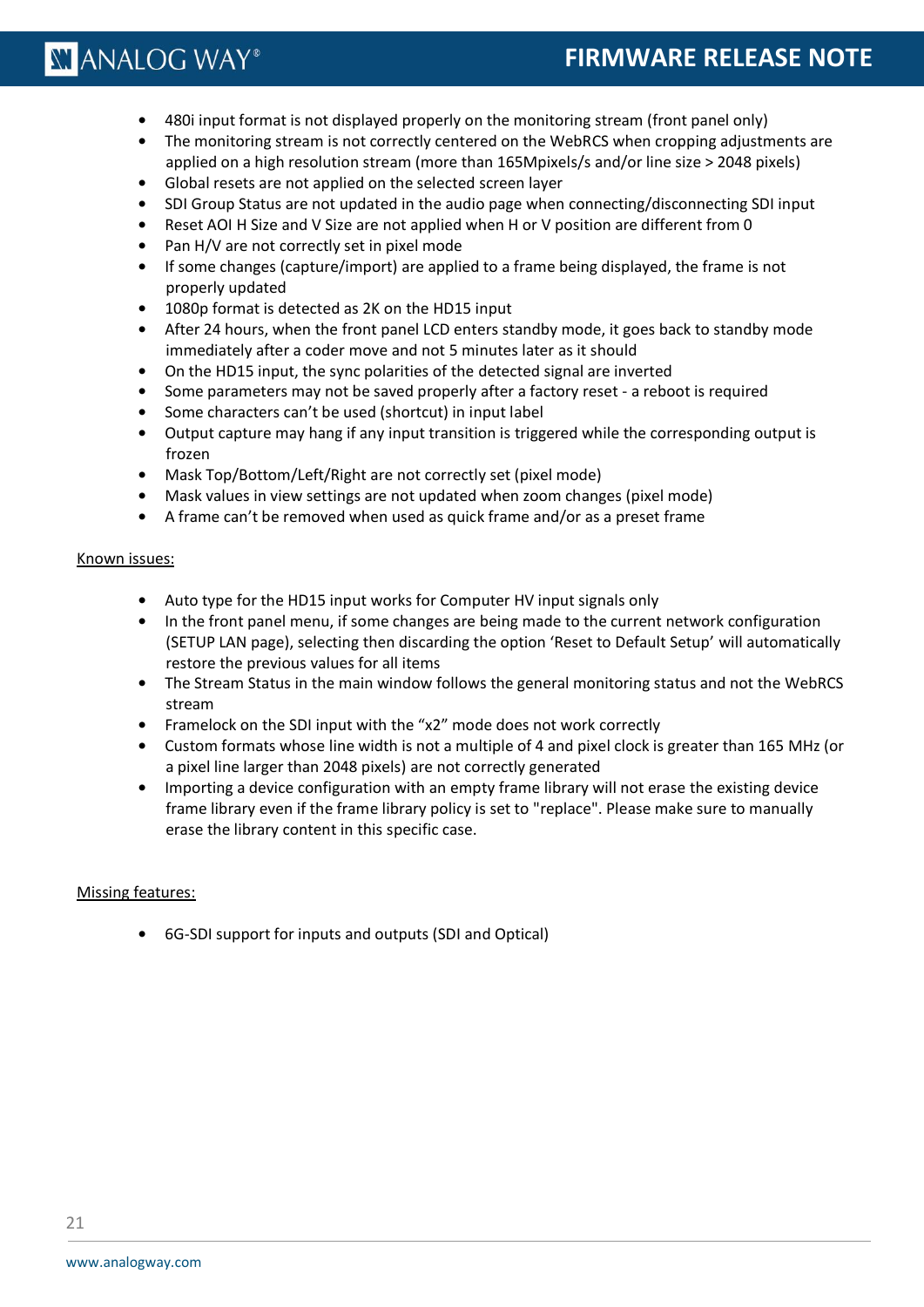### **XY ANALOG WAY®**

| <b>Products</b>                       | VIO 4K                      |
|---------------------------------------|-----------------------------|
| <b>Date</b>                           | July 4 <sup>th</sup> , 2016 |
| <b>Version</b>                        | 1.10.44                     |
| Web Remote Control Software (Web RCS) | 1.10.08                     |

*The version (s) indicated here above has (have) been tested and validated by the Technical Support Department.*

### **Technical Notes:**

### New features:

**•** None

### Evolution:

- **•** Changing the default colorimetry to RGB 0-255 instead of RGB 16-235 for the following outputs:
	- o DVI output
	- o HDMI output when used in DVI mode

### Bug fixes:

- **•** Noise may appear on the audio of SDI inputs
- **•** For input #7, the menu item "Recall view" in page "Pan Zoom" doesn't work.
- **•** In page "CUSTOMIZE/HDCP Manager", disabling the HDCP support for all the inputs doesn't work.
- **•** It is not possible to use an updater file whose size exceeds 100MB.

### Known issues:

- **•** Web RCS Monitoring:
	- $\circ$  Changing the monitoring format after unplugging the current monitored input may cause an erroneous display once the input is plugged again.
	- $\circ$  The monitored content can't be centered when a crop is applied to a high resolution stream (more than 165Mpixels/s)
	- o Depending on the monitoring format, a 480i signal may not be displayed properly.

### Missing features

- **•** Import/export of the device configuration
- **•** 6G-SDI support for inputs and outputs (SDI and Optical)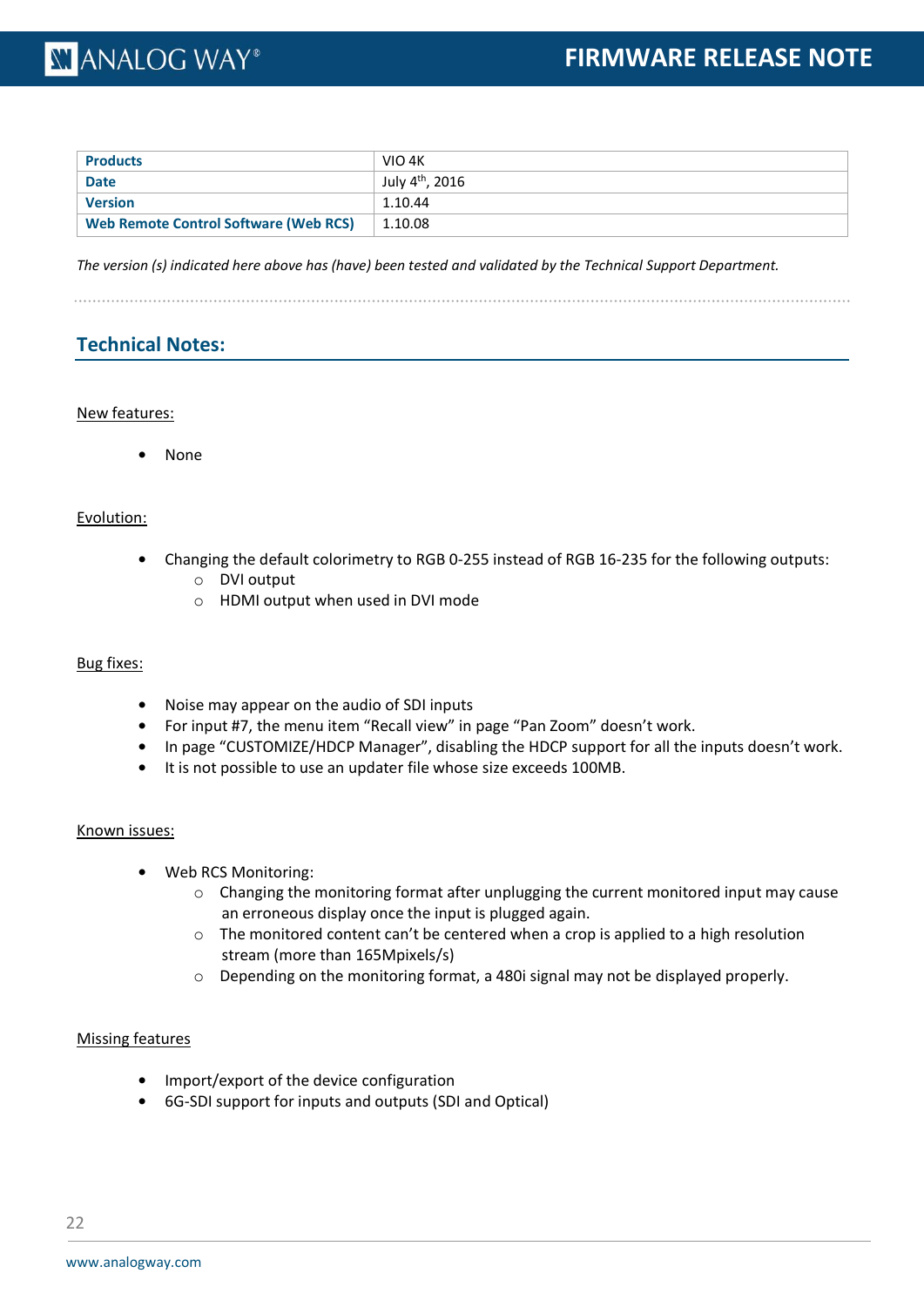### **XY ANALOG WAY®**

| <b>Products</b>                              | VIO 4K                       |
|----------------------------------------------|------------------------------|
| <b>Date</b>                                  | June $14^{\text{th}}$ , 2016 |
| Version                                      | 1.00.40                      |
| <b>Web Remote Control Software (Web RCS)</b> | 1.10.08                      |

*The version (s) indicated here above has (have) been tested and validated by the Technical Support Department.*

### **Technical Notes:**

### New features:

**•** None

### Bug fixes:

- **•** Changing the stream monitored in the Web RCS may cause a failure of the Frame/Snapshot/Monitoring functionalities
- **•** Input cropping modifications are not applied immediately when capturing an input. Once the unit has rebooted, the new input cropping are used during the capture.
- **•** When looking at the Screen 1 status in the SUMMARY menu, the status of the slot 1 in the frame library is duplicated several times with a wrong display size (0x0).
- **•** The unit may become unusable if the size of the AOI is too close to 0.

### Known issues:

- **•** Web RCS Monitoring:
	- $\circ$  Changing the monitoring format after unplugging the current monitored input may cause an erroneous display once the input is plugged again.
	- $\circ$  The monitored content can't be centered when a crop is applied to a high resolution stream (more than 165Mpixels/s)
	- $\circ$  Depending on the monitoring format, a 480i signal may not be displayed properly.

### Missing features

- **•** Import/export of the device configuration
- **•** 6G-SDI support for inputs and outputs (SDI and Optical)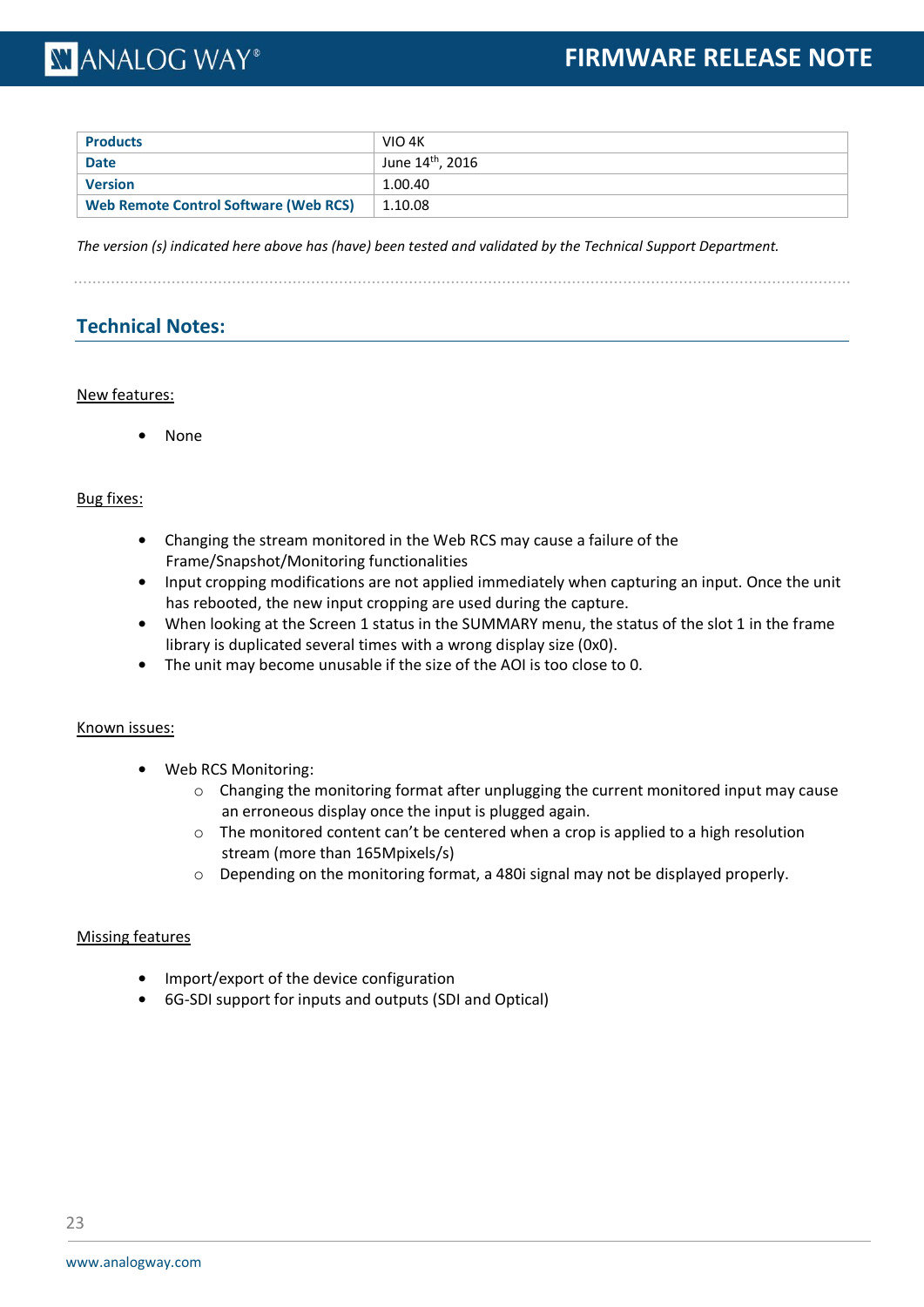| <b>Products</b>                              | VIO 4K                      |
|----------------------------------------------|-----------------------------|
| <b>Date</b>                                  | May 18 <sup>th</sup> , 2016 |
| <b>Version</b>                               | 1.10.37                     |
| <b>Web Remote Control Software (Web RCS)</b> | 1.10.08                     |

*The version (s) indicated here above has (have) been tested and validated by the Technical Support Department.*

### **Technical Notes:**

### New features:

**• Add Monitoring functionality for Inputs and Outputs to the Web RCS**. In the "Edit" tab, select "MON. STREAM" section. Then select a source to monitor: it can be either an input or an output. Finally select the monitoring quality: 320x240@30Hz, 640x480@30Hz or 1280x720@30Hz. Please note that only non-HDCP sources can be monitored.



In the left panel containing the input status and snapshots, a small icon indicated that an input is currently being monitored.

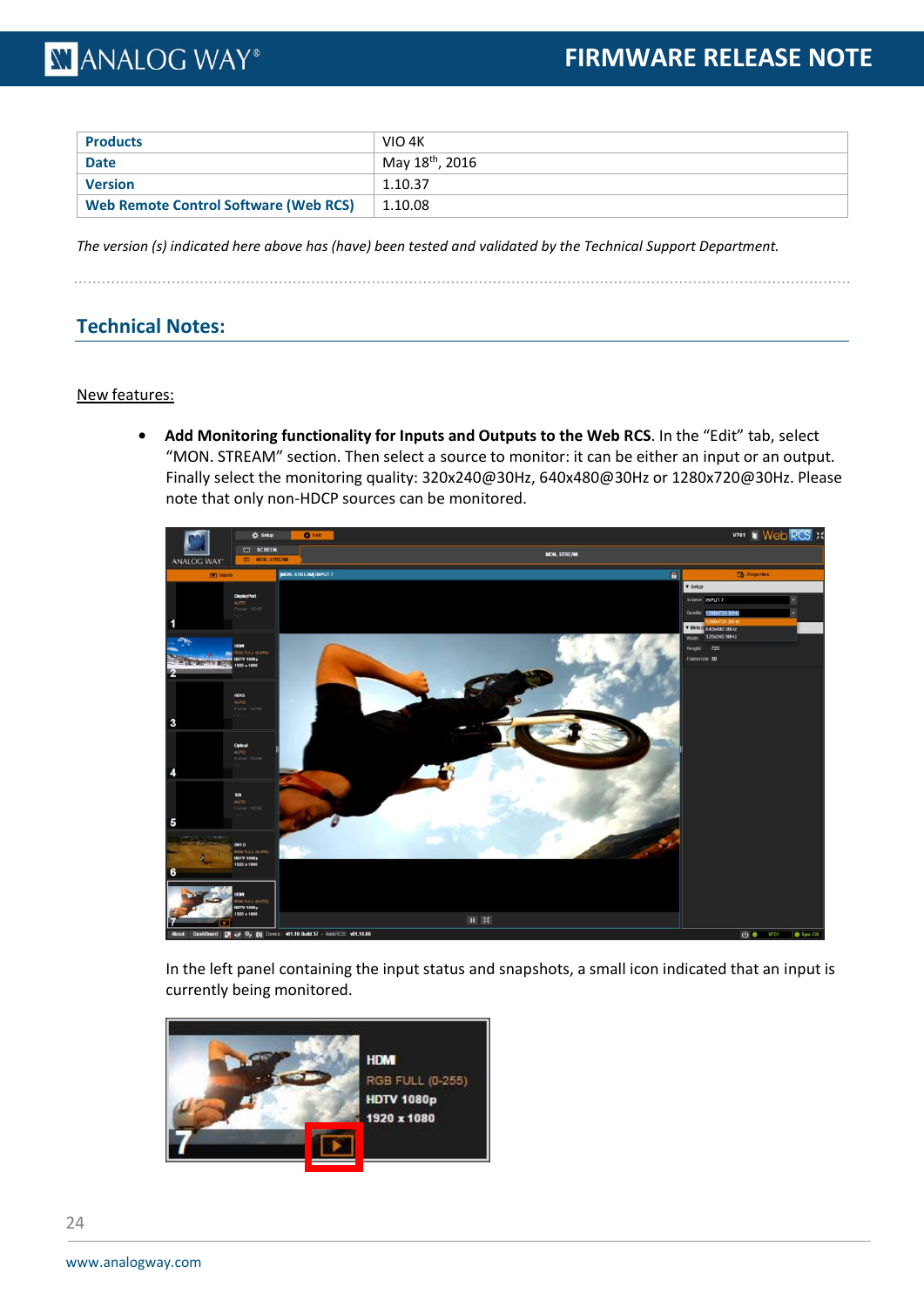**• Rotation support for outputs and Frames**. In the "Setup" tab, the output content can be rotated by 90° steps.

| C Setup                            | $\bullet$ Edit                   |                                               |                               |                                                                                                                                                                                                                                                                                                                                                     |                     |                                 | <b>V701   Web RCS</b> X                           |
|------------------------------------|----------------------------------|-----------------------------------------------|-------------------------------|-----------------------------------------------------------------------------------------------------------------------------------------------------------------------------------------------------------------------------------------------------------------------------------------------------------------------------------------------------|---------------------|---------------------------------|---------------------------------------------------|
| $\blacksquare$<br><b>PRECONFIG</b> | $\blacksquare$<br><b>OUTPUTS</b> | $\boxed{\blacktriangledown}$<br><b>INPUTS</b> | <b>THE</b><br><b>AUDIO</b>    | $\blacksquare$<br><b>LIBRARY</b>                                                                                                                                                                                                                                                                                                                    | $\frac{\Box}{\Box}$ | $\mathbf{L}$<br><b>SERVICES</b> | $\mathbf{\hat{x}}^{\mathrm{0}}$<br><b>CONTROL</b> |
|                                    |                                  | Outputs                                       |                               |                                                                                                                                                                                                                                                                                                                                                     | Screens             |                                 |                                                   |
|                                    |                                  |                                               | $\blacktriangleleft$ Previous | $Next \rightarrow$                                                                                                                                                                                                                                                                                                                                  |                     |                                 |                                                   |
| <b>Standard Output</b>             |                                  |                                               |                               |                                                                                                                                                                                                                                                                                                                                                     |                     |                                 |                                                   |
| Size                               |                                  |                                               |                               |                                                                                                                                                                                                                                                                                                                                                     |                     |                                 |                                                   |
| <b>Status</b>                      | 1920 x 1080                      |                                               |                               |                                                                                                                                                                                                                                                                                                                                                     |                     |                                 |                                                   |
| Rotation                           |                                  |                                               |                               |                                                                                                                                                                                                                                                                                                                                                     |                     |                                 |                                                   |
| Rotation                           | NONE 90' 180° 270°               |                                               |                               |                                                                                                                                                                                                                                                                                                                                                     |                     |                                 |                                                   |
|                                    |                                  |                                               |                               |                                                                                                                                                                                                                                                                                                                                                     |                     |                                 |                                                   |
| Fit to Output's Active Area        |                                  |                                               |                               |                                                                                                                                                                                                                                                                                                                                                     |                     |                                 |                                                   |
| Overscan Compensation 0%           |                                  | $\Box$                                        |                               |                                                                                                                                                                                                                                                                                                                                                     |                     |                                 |                                                   |
|                                    |                                  |                                               |                               |                                                                                                                                                                                                                                                                                                                                                     |                     |                                 |                                                   |
|                                    |                                  |                                               |                               |                                                                                                                                                                                                                                                                                                                                                     |                     | <b>AOI</b><br>1080 x 1920       |                                                   |
|                                    |                                  |                                               |                               |                                                                                                                                                                                                                                                                                                                                                     |                     |                                 |                                                   |
|                                    |                                  |                                               |                               |                                                                                                                                                                                                                                                                                                                                                     |                     |                                 |                                                   |
|                                    |                                  |                                               |                               |                                                                                                                                                                                                                                                                                                                                                     |                     |                                 |                                                   |
|                                    |                                  |                                               |                               |                                                                                                                                                                                                                                                                                                                                                     |                     |                                 |                                                   |
|                                    |                                  |                                               |                               |                                                                                                                                                                                                                                                                                                                                                     |                     |                                 |                                                   |
|                                    |                                  |                                               |                               |                                                                                                                                                                                                                                                                                                                                                     |                     |                                 |                                                   |
|                                    |                                  |                                               |                               |                                                                                                                                                                                                                                                                                                                                                     |                     |                                 |                                                   |
|                                    |                                  |                                               |                               |                                                                                                                                                                                                                                                                                                                                                     |                     |                                 |                                                   |
|                                    |                                  |                                               |                               | $\begin{picture}(20,20) \put(0,0){\line(1,0){10}} \put(15,0){\line(1,0){10}} \put(15,0){\line(1,0){10}} \put(15,0){\line(1,0){10}} \put(15,0){\line(1,0){10}} \put(15,0){\line(1,0){10}} \put(15,0){\line(1,0){10}} \put(15,0){\line(1,0){10}} \put(15,0){\line(1,0){10}} \put(15,0){\line(1,0){10}} \put(15,0){\line(1,0){10}} \put(15,0){\line(1$ |                     |                                 |                                                   |

**•** Implementation of **3G-SDI Level B for SDI and optical output plugs**. In the "Setup" tab, these settings can be found in the plug settings of the output

|                        |    | <b>C</b> Setup     | <b>O</b> Edit                                               |                          |                            |                                                 |               |                    |                                         |   |                                        |                                                                        |               |                                       |                                                                               |                    | <b>V701 III Web RCS X</b>                       |
|------------------------|----|--------------------|-------------------------------------------------------------|--------------------------|----------------------------|-------------------------------------------------|---------------|--------------------|-----------------------------------------|---|----------------------------------------|------------------------------------------------------------------------|---------------|---------------------------------------|-------------------------------------------------------------------------------|--------------------|-------------------------------------------------|
|                        |    | $\Box$             |                                                             | $\sqrt{2}$               |                            | $\blacksquare$                                  |               |                    | <b>THE</b>                              |   | $\overline{\phantom{a}}$               |                                                                        |               |                                       | 县                                                                             |                    | $\alpha^{\alpha}$                               |
| <b>ANALOG WAY</b>      |    | <b>PRECONFIG</b>   |                                                             | <b>OUTPUTS</b>           |                            | <b>INPUTS</b>                                   |               |                    | <b>AUDIO</b>                            |   | <b>LIBRARY</b>                         |                                                                        | <b>FRAMES</b> |                                       | <b>SERVICES</b>                                                               |                    | <b>CONTROL</b>                                  |
|                        |    |                    |                                                             |                          |                            |                                                 |               |                    |                                         |   |                                        |                                                                        |               |                                       |                                                                               |                    |                                                 |
| <b>General</b>         |    |                    |                                                             |                          |                            |                                                 |               |                    |                                         |   |                                        |                                                                        |               |                                       |                                                                               |                    |                                                 |
| <b>Standard Output</b> |    |                    |                                                             |                          |                            |                                                 |               |                    |                                         |   | HDTV 1080p @ 60Hz<br>Size: 1920 x 1080 |                                                                        |               |                                       |                                                                               |                    |                                                 |
|                        |    |                    |                                                             |                          |                            |                                                 |               |                    |                                         |   |                                        | ACI Size: 1920 x 1080 - Pos: 0.0                                       |               |                                       |                                                                               |                    |                                                 |
|                        |    |                    |                                                             |                          |                            |                                                 |               |                    |                                         |   | <b>Monitors:</b>                       |                                                                        |               |                                       |                                                                               |                    |                                                 |
| <b>Genlock Ref</b>     | 1  |                    |                                                             |                          |                            |                                                 |               |                    |                                         |   |                                        |                                                                        |               |                                       |                                                                               |                    |                                                 |
| <b>Custom Formats</b>  |    |                    |                                                             |                          |                            |                                                 |               |                    |                                         |   |                                        |                                                                        |               | Hide all plugs                        | Hide plugs with                                                               | <b>Splay</b>       | Show plugs settings                             |
|                        |    | <b>Monitor</b>     | <b>NOT DETECTED</b>                                         | $\equiv$                 | <b>Monitor</b>             | <b>NOT DETECTED</b>                             | 1337          | <b>Status</b>      | <b>ACTIVE</b>                           | E | <b>Status</b>                          | <b>ACTIVE</b>                                                          | $\bullet$     | <b>Status</b>                         | <b>ACTIVE</b>                                                                 | <b>Monitor</b>     | NOT DETECTED                                    |
|                        | DP |                    | Color Space RGB FULL (0-255)<br>Color Depth 24 BITS (8 bpc) | <b>HDM</b>               | <b>Color Depth</b>         | Color Space RGB FULL (0-255)<br>24 BITS (8 bpc) | <b>ANALOG</b> | <b>Signal Type</b> | YUV                                     |   | OPTICAL Color Depth<br><b>Standard</b> | Color Space YCbCr ITU-R BT.709<br>30 BITS (10 bpc)<br>3G-SDI / LEVEL B | <b>SDI</b>    | <b>Color Depth</b><br><b>Standard</b> | Color Space YCbCr ITU-R BT.709 4:2:2<br>30 BITS (10 bpc)<br>3G-SDI / LEVEL B. | <b>Color Depth</b> | Color Space RGB FULL (3-255)<br>24 BITS (8 bpc) |
|                        |    | <b>HDCP</b>        | kile                                                        |                          | <b>HDCP</b><br><b>Mode</b> | kdle<br><b>DVI</b>                              |               |                    |                                         |   |                                        |                                                                        |               |                                       |                                                                               | <b>HDCP</b>        | kte                                             |
|                        |    | Audio              | NOT SUPPORTED FOR<br>THIS PLUG                              |                          | <b>Audio</b>               | <b>NOT SUPPORTED FOR</b><br>THIS PLUG           |               | <b>Audio</b>       | <b>NOT SUPPORTED FOR</b><br>THIS PLUG   |   | <b>Audio</b>                           | <b>8 CHANNELS</b>                                                      |               | <b>Audio</b>                          | <b>B CHANNELS</b>                                                             | <b>Audio</b>       | <b>NOT SUPPORTED FC</b><br>THIS PLUG            |
|                        |    | <b>Color Space</b> | <b>AUTO</b>                                                 | $\overline{\phantom{a}}$ | <b>Color Space</b>         | ٠<br><b>AUTO</b>                                |               | Signal Type        | $\overline{\phantom{a}}$<br><b>AUTO</b> |   |                                        |                                                                        |               | 3G Transp.                            | <b>LEVEL B</b><br>۰.                                                          | Color Space AUTO   |                                                 |
|                        |    | <b>Color Depth</b> | <b>AUTO</b>                                                 | $\bullet$                | <b>Color Depth</b>         | ы<br><b>AUTO</b>                                |               |                    |                                         |   |                                        |                                                                        |               |                                       | LEVELA                                                                        |                    |                                                 |
|                        |    | <b>HDCP</b>        | ▬                                                           |                          | <b>HDCP</b>                | $\blacksquare$                                  |               |                    |                                         |   |                                        |                                                                        |               |                                       | LEVEL B                                                                       | <b>HDCP</b>        | J                                               |
|                        |    |                    |                                                             |                          | Mode                       | <b>DVI</b><br>HDM.                              |               |                    |                                         |   |                                        |                                                                        |               |                                       |                                                                               |                    |                                                 |
|                        |    |                    |                                                             |                          |                            |                                                 |               |                    |                                         |   |                                        |                                                                        |               | <b>Audio Mode</b>                     | ×                                                                             |                    |                                                 |
|                        |    |                    |                                                             |                          |                            |                                                 |               |                    |                                         |   |                                        |                                                                        |               |                                       |                                                                               |                    |                                                 |

**• Add Checkerboard test pattern**. To use this new pattern, the "Pattern menu" of the selected output.

| <b>Signal</b><br>Image<br>Pattern                                                                                                     |              |
|---------------------------------------------------------------------------------------------------------------------------------------|--------------|
| □<br>Hide                                                                                                                             |              |
| <b>Raster Box</b><br>------<br><b>AOI</b><br><b>FORMAT</b><br><b>Contract</b>                                                         |              |
| <b>BURNING</b><br>Pattern Area<br>$\frac{1}{\frac{1}{\sqrt{2}}}\frac{1}{\sqrt{2}}$<br><b>FORMAT</b><br><b>HUILING</b>                 |              |
| Pattern<br><b>Beach</b><br><b>HELL</b><br><b>====</b><br>m<br><b>NO</b><br>16x16<br>$-32x32$<br><b>CUSTOM</b><br>PATTERN<br>⋙<br>==== | 羉            |
|                                                                                                                                       | CHECKERBOARD |
| o Φ <sub>R</sub> c Device: <b>v01.10 Build 35 BETA</b> - WebRCS: <b>v01.10.06</b>                                                     |              |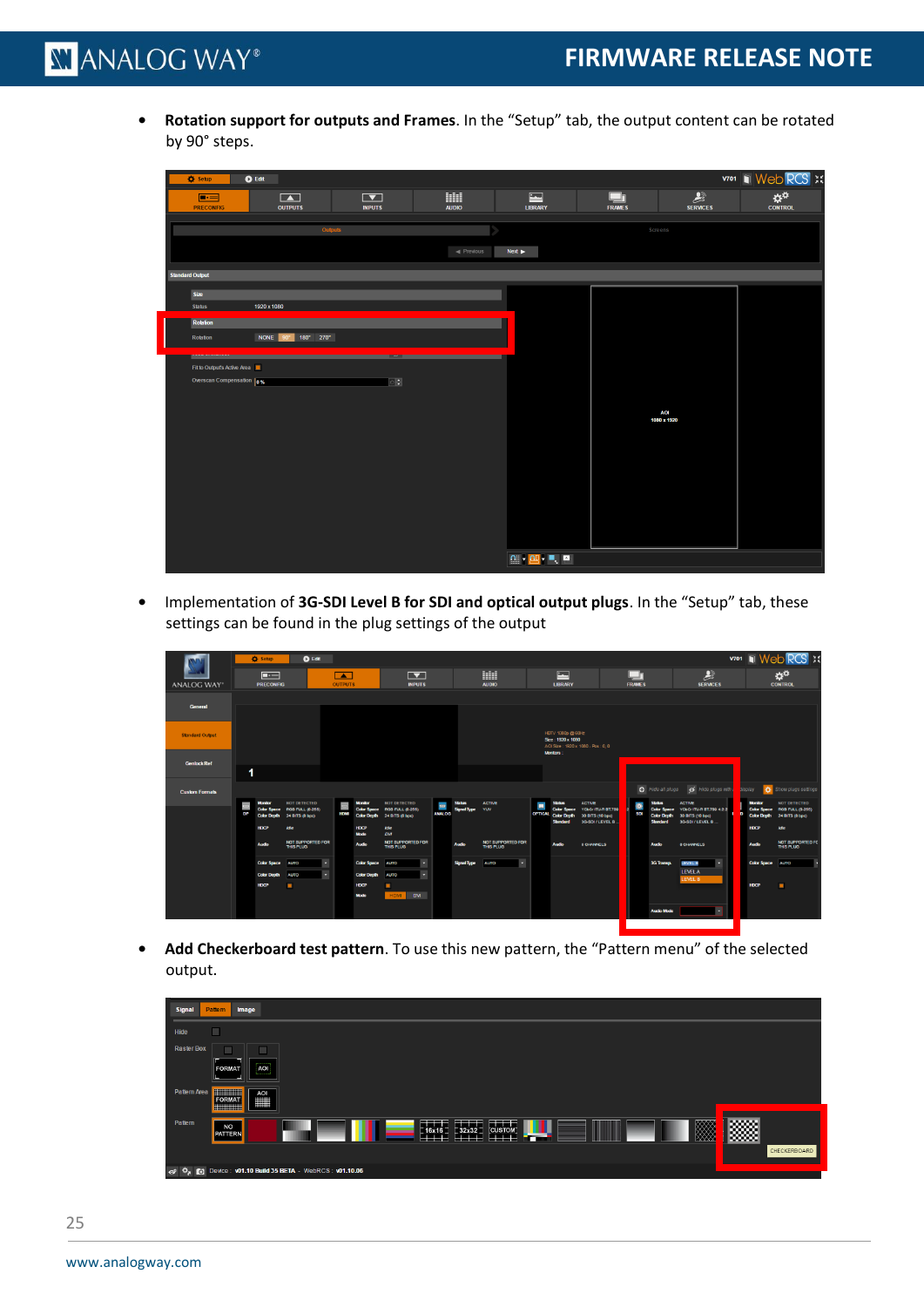**• By default, the Low Latency mode of the deinterlacer is enabled**. By default, the deinterlacing process used for interlaced input signals doesn't add any extra frame delay. When disabling the low latency mode, the deinterlacer algorithm changes and improves the image quality but adds one extra-frame latency.



**• Add Mask parameters to "View" settings** to allow an individual crop for each outputs

**•** Add the possibility to capture inputs and outputs

|             | G Setup                     | <b>O</b> Edit                       |                                           |                   |                |
|-------------|-----------------------------|-------------------------------------|-------------------------------------------|-------------------|----------------|
| ANALOG WAY® | $\Box$<br><b>PRECONFIG</b>  | $\blacksquare$<br><b>OUTPUTS</b>    | $\overline{\phantom{a}}$<br><b>INPUTS</b> | Ⅲ<br><b>AUDIO</b> | <b>LIBRARY</b> |
|             |                             |                                     |                                           |                   |                |
| General     | <b>ADD IMAGES TO LIBRAL</b> |                                     |                                           |                   |                |
|             | t Upload new files          | Capture active input capture output |                                           |                   |                |
|             |                             |                                     |                                           |                   |                |

**•** Add a user menu to disable or not **front panel menu timeout**

| $\alpha^{\circ}$<br><b>CONTROL</b> |
|------------------------------------|
|                                    |
|                                    |
|                                    |
|                                    |
|                                    |
|                                    |
|                                    |
|                                    |
|                                    |
|                                    |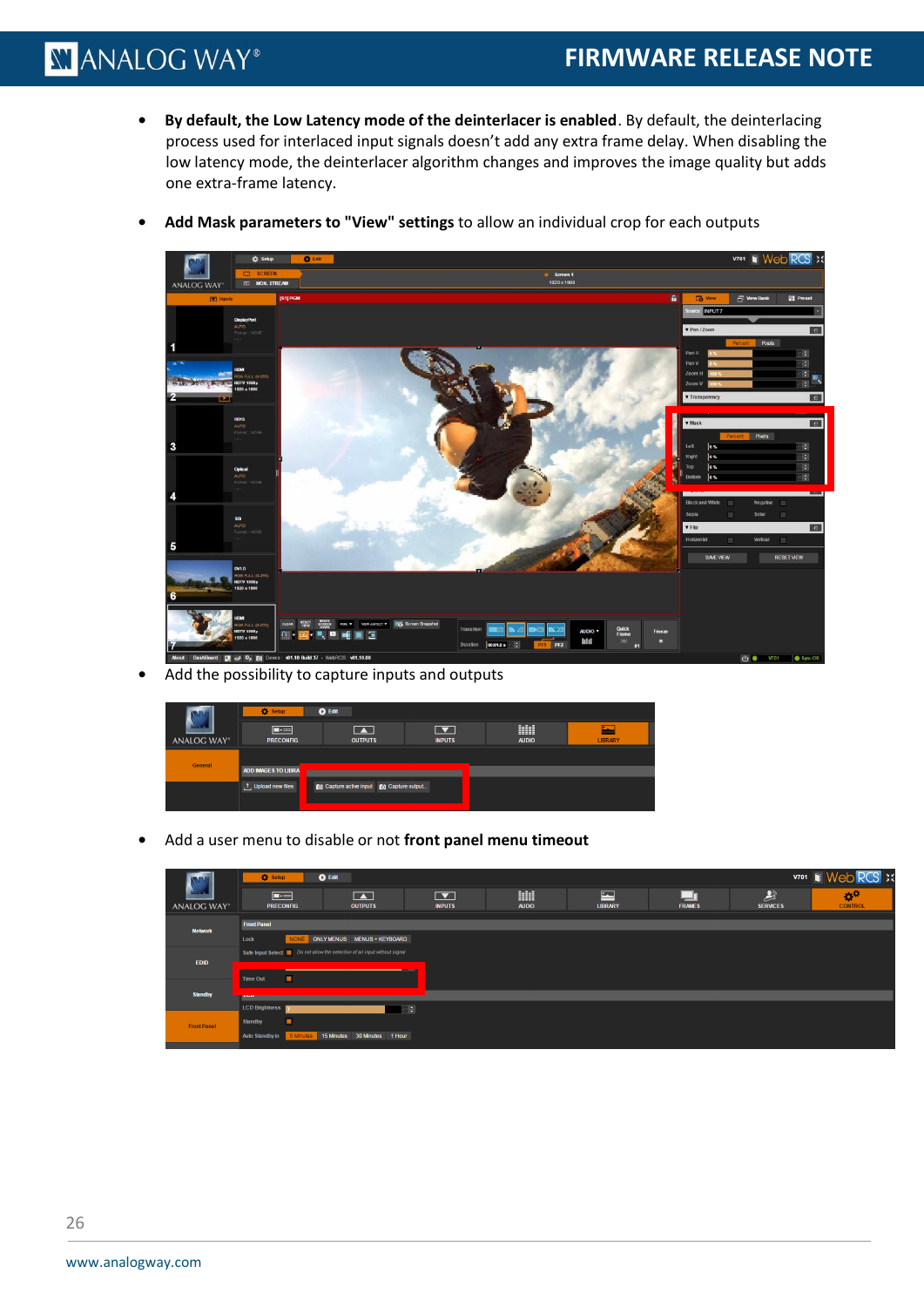#### Bug fixes:

- **•** In the WebRCS, some text entry boxes accept 32 characters instead of 31. The 32nd character is reserved for the end of string character.
- **•** The status of 3G-SDI level B embedded audio remains invalid even if the audio was de-embedded properly.
- **•** The overall latency is 2 frames instead of 1 when the reference is a SDI or optical input.
- **•** For the Custom grid, when the thickness is set to 1 pixel, the horizontal inner lines had a thickness of 2 pixels
- **•** Format with a pixel rate lower than 165Mhz and an active width greater than 2048 pixels are not displayed properly in the front panel monitoring and in the snapshots of the Web RCS
- **•** In the CEA-861-F extension of HDMI EDID, the Vendor specific block is not extracted properly. Therefore, the capabilities of the output peripheral are not correctly handled.
- **•** There is no audio on the SDI/OPTICAL output plugs when the output format is SDTV (PAL/NTSC)
- **•** When the EDID change on the DisplayPort input, there is no notification to the source to indicate it (hot plug)
- The Monitoring may crash if the stream size is very small (1 or 2 lines only)
- **•** When monitoring an input on the Web RCS, the cropping modifications may not be applied to the monitoring content (the input is displayed properly on the output).
- **•** Even if the EDID of a display connected to the HD15 output plug is extracted properly, the EDID monitor detection remains false.
- **•** The 480i format is not detected properly by the SDI or OPTICAL inputs.
- **•** The Auto-detection of a Y/C analog source doesn't work.
- **•** Cropping high resolution content too much may cause a failure of the monitoring feature
- **•** Minor menu label corrections

### Known issues:

- **•** Web RCS Monitoring:
	- $\circ$  Changing the monitoring format after unplugging the current monitored input may cause an erroneous display once the input is plugged again.
	- $\circ$  The monitored content can't be centered when a crop is applied to a high resolution stream (more than 165Mpixels/s)
	- $\circ$  Depending on the monitoring format, a 480i signal may not be displayed properly.
- **•** Input cropping modifications are not applied immediately when capturing an input. Once the unit has rebooted, the new input cropping is used during the capture

### Missing features

- **•** Import/export of the device configuration
- **•** 6G-SDI support for inputs and outputs (SDI and Optical)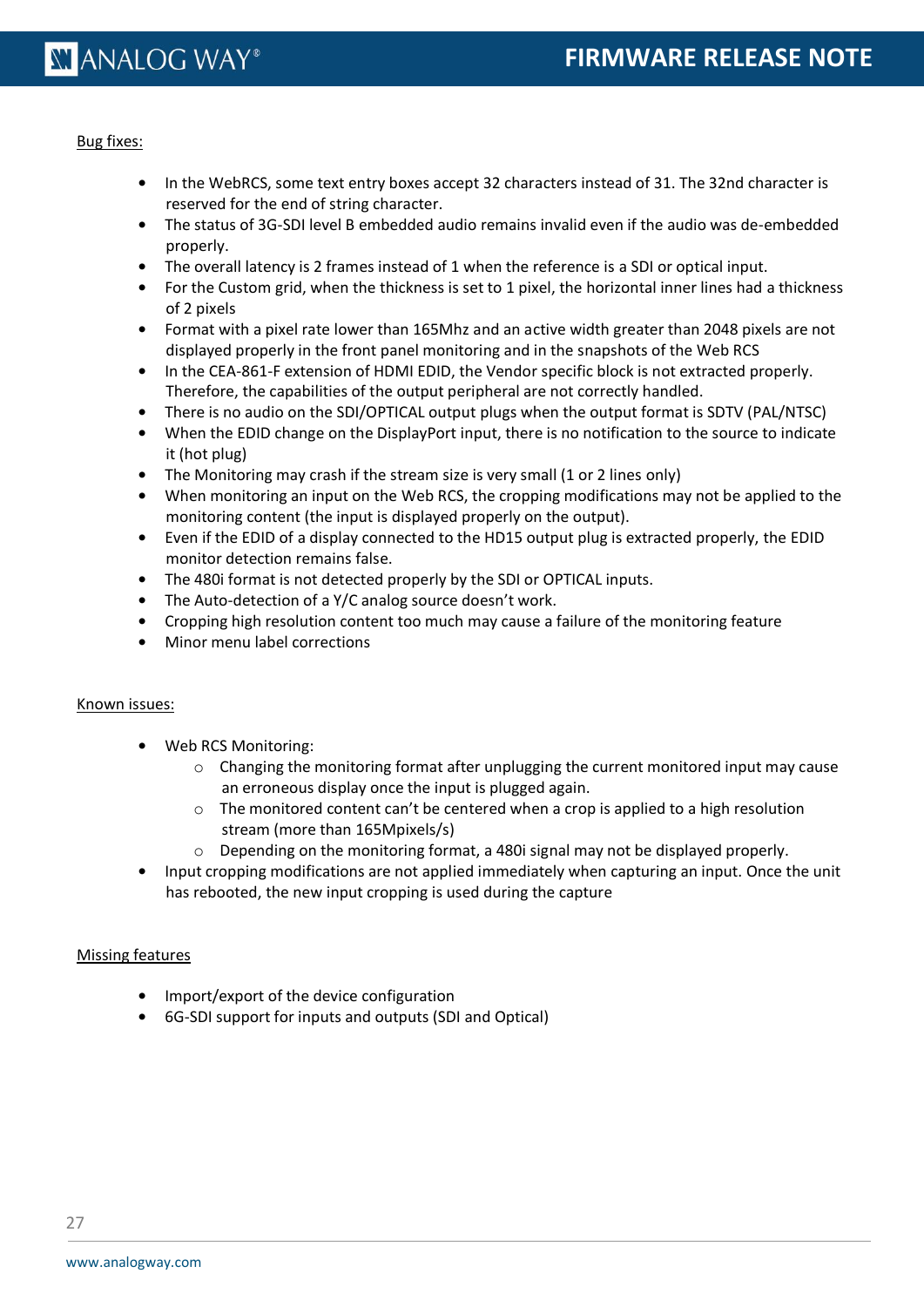| <b>Products</b>                              | VIO 4K           |
|----------------------------------------------|------------------|
| <b>Date</b>                                  | March 21st, 2016 |
| <b>Version</b>                               | 1.00.32          |
| <b>Web Remote Control Software (Web RCS)</b> | 1.00.19          |

*The version (s) indicated here above has (have) been tested and validated by the Technical Support Department.*

### **Technical Notes:**

### New features:

- **•** Add the audio support for 3G-SDI level B.
- **•** The custom formats can be selected as the EDID preferred format on each input EDID.
- **•** Add the "Projector 1200p" format both on outputs and inputs.
- **•** When an unknown format is detected, the format name is set to the detected active size instead of "UNKNOWN".
- **•** New strategy for Temperature/Cooling management.
- **•** In the Web RCS, add an individual reset for each input EDID.

### Bug fixes:

- **•** When the "motion" feature is enabled for the Grid 16x16 test pattern, the first line and the first column regularly flash.
- **•** When frame-locking or genlocking from an interlaced signal, the output signal is not always synchronized with the same field.
- **•** When frame-locking from a SDI or optical interlaced signal, the output content is not displayed properly on the DVI and DisplayPort content.
- **•** Formats with an active line length greater than 2048 pixels and a pixel frequency lower than 165Mpixels/s are not functional on outputs plugs (exception of DisplayPort)
- **•** In the Web RCS, TIFF and ICO picture formats should not be supported.
- **•** When several picture files are uploaded from WebRCS and an invalid file is encountered, the following valid pictures are not imported.
- **•** In Genlock mode, changing reference format can lock the output format configuration.
- **•** Analog computer Black and White signals are not detected properly on the HD15 input#3 when selecting the "Computer B&W" input signal type (only RGsB is working causing wrong color display).
- **•** The DisplayPort EDID extension data are corrupted, so the device doesn't output any audio in auto mode (because the audio capabilities are stored in the EDID extension).
- **•** By default, no audio is delivered from SDI/OPTICAL outputs: the operator has to force the 8 channel mode.
- **•** It is not possible to pre-load a 4096x2160 (whatever the rate is) format in order to create a custom format.
- The NTSC format active size has been corrected (set to 486 lines instead of 487 previously)
- **•** On the DVI-D input #5, the content is shifted to the right when the format pixel frequency is greater than 165 MPixels/s in HDMI mode (not in Dual Link DVI-D mode)
- **•** A bad pixel column is displayed in the middle of input contents whose line width is odd (1365x1024 for example).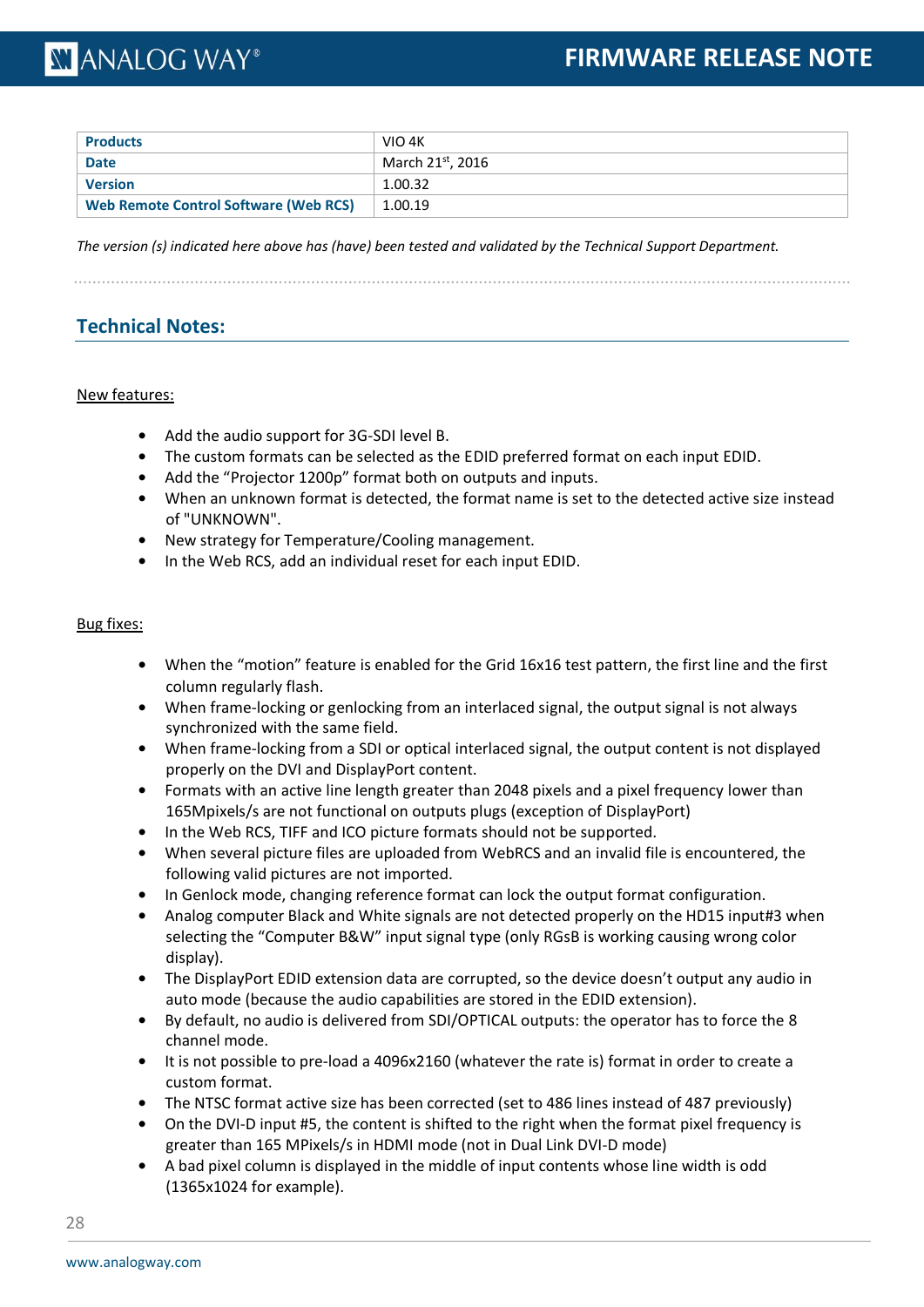- **•** 2560x1080 and 1680x720 Formats are detected as unknown formats.
- **•** SDTV formats (480i, 576i) are not functional on the DisplayPort output plug.

#### Known issues:

- **•** The Comma character can't be included in the pathname of a frame file.
- **•** The HDCP link doesn't work with Dual-Link DVI-D outputs.
- **•** In the Web RCS, some labels should accept only 31 characters instead of 32, to handle the "end of string" character.
- **•** For the 3G-SDI level B input signal, the audio is properly extracted but the status is indicated as invalid.
- **•** In the custom grid test pattern, the horizontal lines have a thickness of 2 pixels when the setting is set to 1 pixel.
- **•** The device name label may be lost after a reboot.
- **•** In the Web RCS, when enabling the "keep aspect ratio" mode, setting the Zoom H/V to zero causes abnormal behavior.
- **•** When the SDI or Optical inputs are used as reference for the output rate, the latency can reach up to 2 frames instead of 1.

### Missing features

- **•** Output rotations
- **•** Import/export of the device configuration
- **•** Web RCS Monitoring of non-HDCP contents (inputs and outputs)
- **•** 6G-SDI support for inputs and outputs (SDI and Optical)
- **•** 3G-SDI level B support for outputs (SDI and Optical)